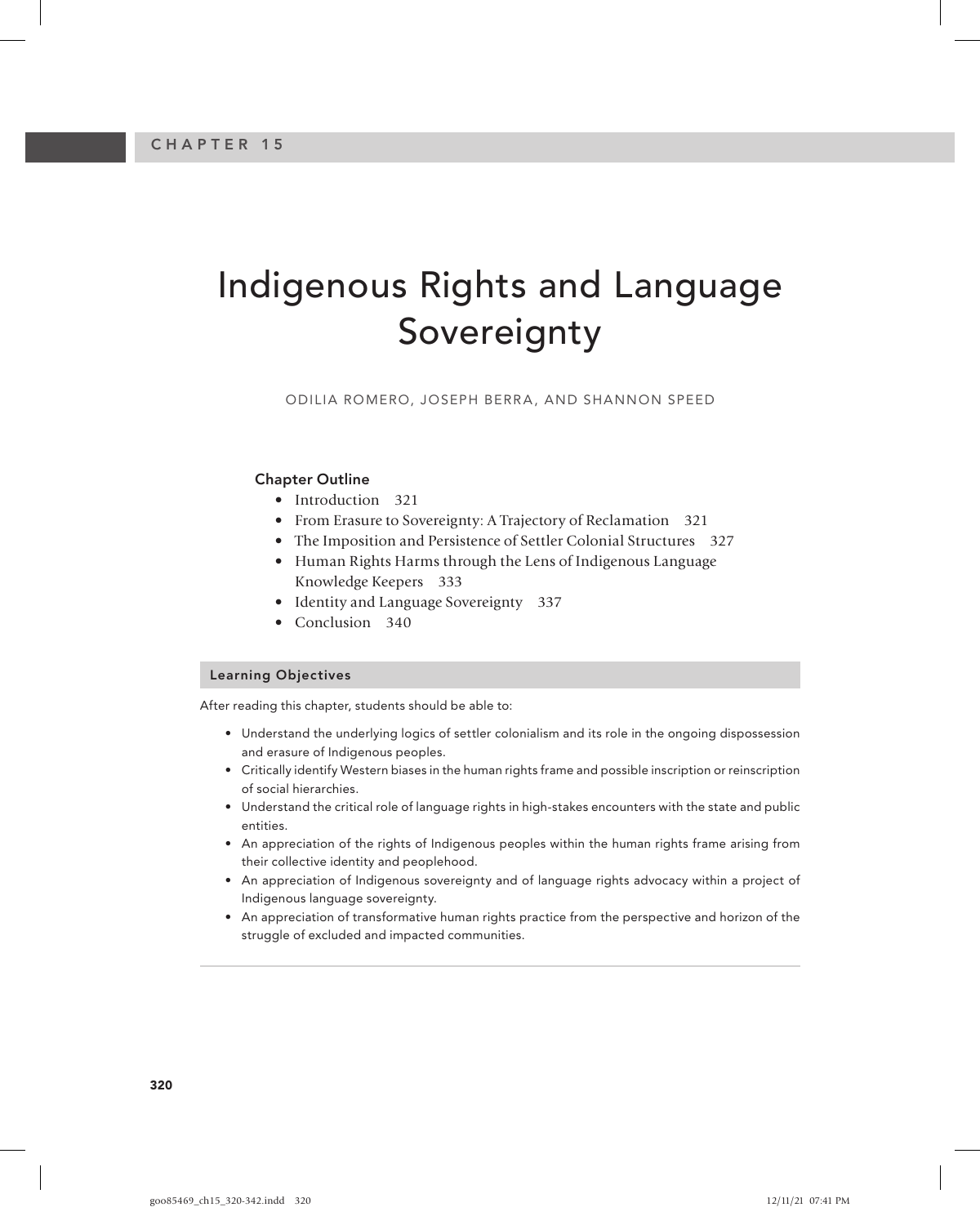# INTRODUCTION

This chapter on human rights practice lies at the intersection of language, Indigeneity, and sovereignty. It emerges from a collaborative project with an Indigenous rights organization in Los Angeles: CIELO—Communidades Indígenas en Liderazgo. Coauthor Odilia Romero is the Cofounder and Executive Director of CIELO. She is a Zapotec woman and an Indigenous language rights activist. A cornerstone of CIELO's work is a project involving the training and deployment of Indigenous language interpreters in support of the human rights struggle of their communities for language access. It is a project we define as one of **Indigenous language sovereignty**, which we posit is a fundamental human rights issue for Indigenous peoples. Coauthor Joseph Berra is Human Rights in the Americas Project Director at the Promise Institute for Human Rights, UCLA School of Law. He is of European descent, and the focus of his work is on movement lawyering in support of the human rights struggles of impacted communities in the United States and Latin America. Coauthor Shannon Speed is an anthropologist and Director of the American Indian Studies Center at UCLA. She is a Chickasaw tribal citizen whose research interests include activist research methodology, Indigenous women migrants, settler colonialism, Indigenous sovereignty, and legal anthropology.

In this chapter we will engage the position of Indigenous peoples in a world, including the human rights world, dominated by a Western colonial mindset. You will be asked to reflect on a colonial history whose practices and logics are alive today in the dispossession and forced migration of Indigenous peoples, in the erasure of their identities, in the racial hierarchies that persist, and the overt racism and cultural biases exhibited toward Indigenous peoples and their knowledges. We will also consider the dilemmas faced by human rights activists working within the very system they seek to transform, a system that produces the human rights harms they struggle against. Finally, we hope you will be challenged by the broader interpellation of the human rights project made by those whose humanity has been denied and who pull us toward a distinct **human rights horizon**.

# FROM ERASURE TO SOVEREIGNTY: A TRAJECTORY OF RECLAMATION

In migration, people shift, identities shift. The common narrative of migration and of colonialism is that people find a new land and stake a claim; they become part of the country. In 1981, a ten-year-old girl arrives in Los Angeles. She is a Bene Xgollo.<sup>1</sup> Like her ancestors that came before her, she is from the Northern Highlands of Oaxaca, Mexico. People speak quickly to her in a language that seems like a blur. She enters the school system; she is now a Latina. The language she doesn't understand isn't just English; it's also Spanish. To her it's nothing more than a mush of strange words indistinguishable from each other. Identities don't simply shift; they are erased, and they are imposed. That ten-year-old girl is Odilia Romero; this is my own experience, and forty years into the present I am still witnessing the erasure of a vast and changing population.

When I arrived in this country, people found it so easy to put me in a box: Latina. People invoke the badge of Latinidad in this country proudly; they check the box. It marks a voting block, a consumer group, a history that empowers a people to be proud of their accomplishments in this country. However, for others, this label enables a system to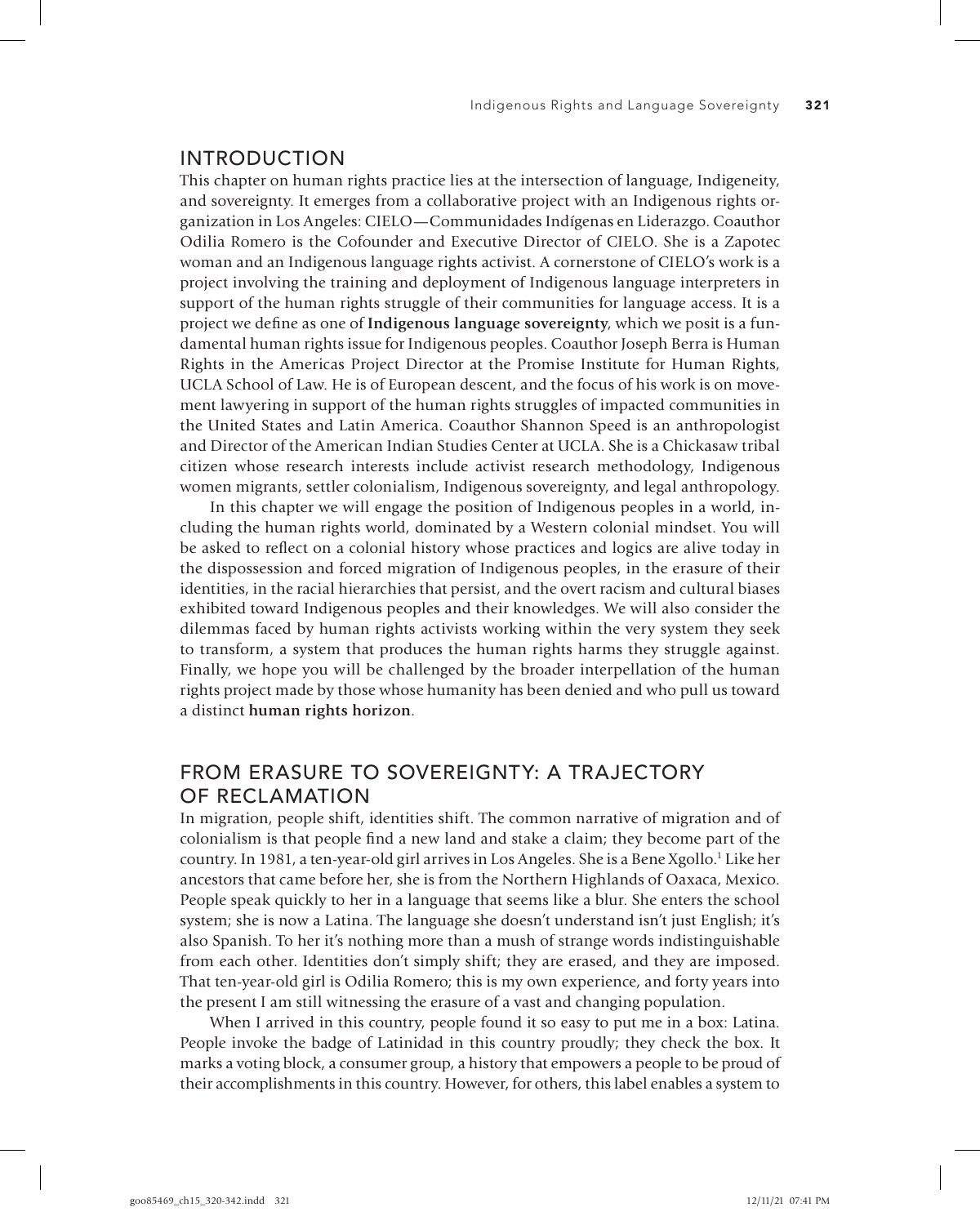exclude us, deny our existence, to decontextualize the violence we face, and traumatize our communities. What for some is an easy box to check, for others becomes a box they place us in, stripping away our rich history, our culture, our language, and our rights. Indigenous children set up for failure by a school system that doesn't recognize their unique needs, families torn apart by social services that don't understand how to serve them, and in some cases even death—these are the consequences faced by Indigenous people whose Indigeneity itself is erased though the process of being labeled as Latinos.

I hope to address a few questions to explain the barriers faced by Indigenous migrants and the work being done to fight for the human rights of our communities, particularly through language rights. What unique barriers do Indigenous migrants face and how do these create unique needs? How does the system erase and traumatize Indigenous communities? What efforts are being made for the language rights of Indigenous migrants, and what are some pitfalls we face? Throughout this chapter I will try to use data where available, but there will also be much information from my own experiences, since data on Indigenous migrants in the United States is lacking. In working through these questions, I hope that we can all begin to dismantle the box that has been used to silence Indigenous voices and come to understand this as a human rights concern.

#### Mislabeling, Cultural Bias, and Discrimination

As my own experience illustrates, people from south of the United States are quickly labeled as Latino on arrival. But Latinidad obscures a rich variance of languages and cultures. In Mexico alone, there are 68 Indigenous Language Families and 364 variants of those languages. The variants of these languages are so diverse that sometimes speakers of the same root language, but different variants, cannot understand each other. Guatemala has at least 24 recognized Indigenous Language Families. Many Indigenous communities have limited Spanish speaking skills or are monolingual. How can this much linguistic and cultural variance be encompassed by one identity category? More importantly, what work is done by obscuring this diversity?

Once we arrive here we don't suddenly become part of the whole; the system continues to close its doors to us and perform great injustices upon us. The system has for a long time failed to acknowledge the unique language needs of the Indigenous communities and violated their human rights. Rita Quintero, a Tarahumara community member, spent twelve years locked in a mental institution in Kansas. In the mental institution they gave her medication without her consent and without explaining its effects.2 She was diagnosed as delusional and schizophrenic because she identified herself as coming from the sky. This was because she came from a mountainous region of deep canyons in the Mexican state of Chihuahua, and her community distinguished between those who lived "below" in the canyon and "above" on the ridge. The literal translation when she would speak in Spanish was "Vengo del Cielo." It is not only important to highlight that it was a shortfall in how languages translate but also how culture affects understanding language. Not all cultures see directions and geographic places in the same terms; the lack of cultural understanding and not having someone there to bridge that gap robbed her of her freedom.

There are certain remedies in place now, such as Title VI of the Civil Rights Act, which require anyone receiving federal funding to provide interpreters. However,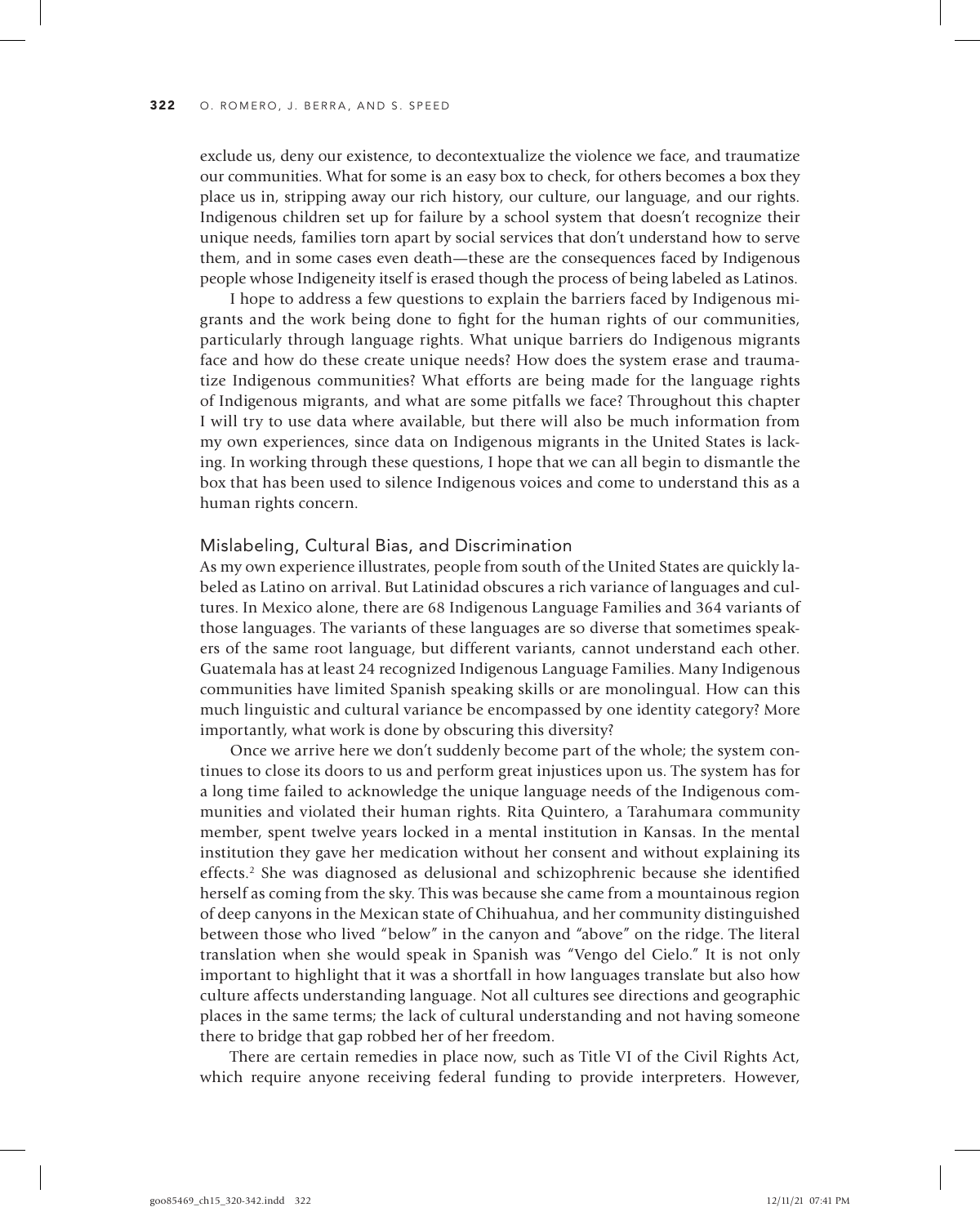requiring interpretation is only part of addressing systemic problems. What happens when the systemic biases engrain themselves in the culture of service providers? I have heard Latina nurses say, "Dumb it down, here comes another (Indigenous person) Oaxacan." Biases don't suddenly leave the people that are part of the system. People within the system see our community members as ignorant and deficient society members. In a case I interpreted for, I saw a family stripped of their children because of these biases. One of their children was born with a severe illness, and they were given a Spanish interpreter, who gave them directions to administer her drugs in Spanish. When the doctor saw no reaction to the diagnosis and they didn't give their child the medication properly, social services was called on them. No one took the time to assess their understanding of the instructions or the illness. This wasn't discovered until we were well into the court process. The child had a severe illness, but they were never told what it meant for their child's health, nor was it explained to them with an understanding of the limited education or Spanish language knowledge they had. This lapse in providing effective interpretation for this family cost them the separation of their family and could have cost their infant's life. We need to ask where we stop putting the onus on victims of the system and start holding the system accountable for the way it treats people in need of effective interpretation. It's not enough for service providers to simply say they're abiding by the law. They need to operate ethically to make sure those people receiving interpretation services are being treated in a humane way.

Making resources available and removing biases only begins to address the damage done. There is trauma engrained in Indigenous language speakers. When I stepped into the role of interpreter for the family that had their children removed from them, I saw another instance of the countless traumas I have seen. The father of the family told me, "Es que me miran chiquito" ("It's that they belittle me"). The sentiment of him feeling belittled, talked down to, seen less than, wasn't something that had to be said in words; it was palpable. Even well into the court process, once it was discovered that the mother of the family needed an interpreter, she refused to use an Indigenous interpreter for the shame she felt, and the fear of being treated poorly as she had been before. To speak an Indigenous language in a court of law is an act of rebellion and resistance. If we do not create a safe space for Indigenous language speakers, it is as if the resources aren't available in the first place.

# Language Is Not Neutral: Interpreter Services from an Indigenous and Human Rights Perspective

When we founded CIELO's interpretation program, it was more than simply providing interpretation services; it was addressing the human rights behind interpretation. We don't believe that a system can absolve itself of accountability by simply checking boxes, putting resources out into the public, or simply complying with the letter of the law. There is a strong need for a decolonization of our systems and our people.

The killing of Manuel Jaminez, in 2010 was a jarring moment in which it cost someone's life to create a change. Manuel Jaminez was an Indigenous language speaker (Maya K'iche'), who was given orders by the police in Spanish, which he did not understand, but in the officer's eyes he did not comply, and they shot him to death. After this tragic instance, the Los Angeles Police Department, reeling from the public outcry and a realization of the deep disconnect between themselves and the communities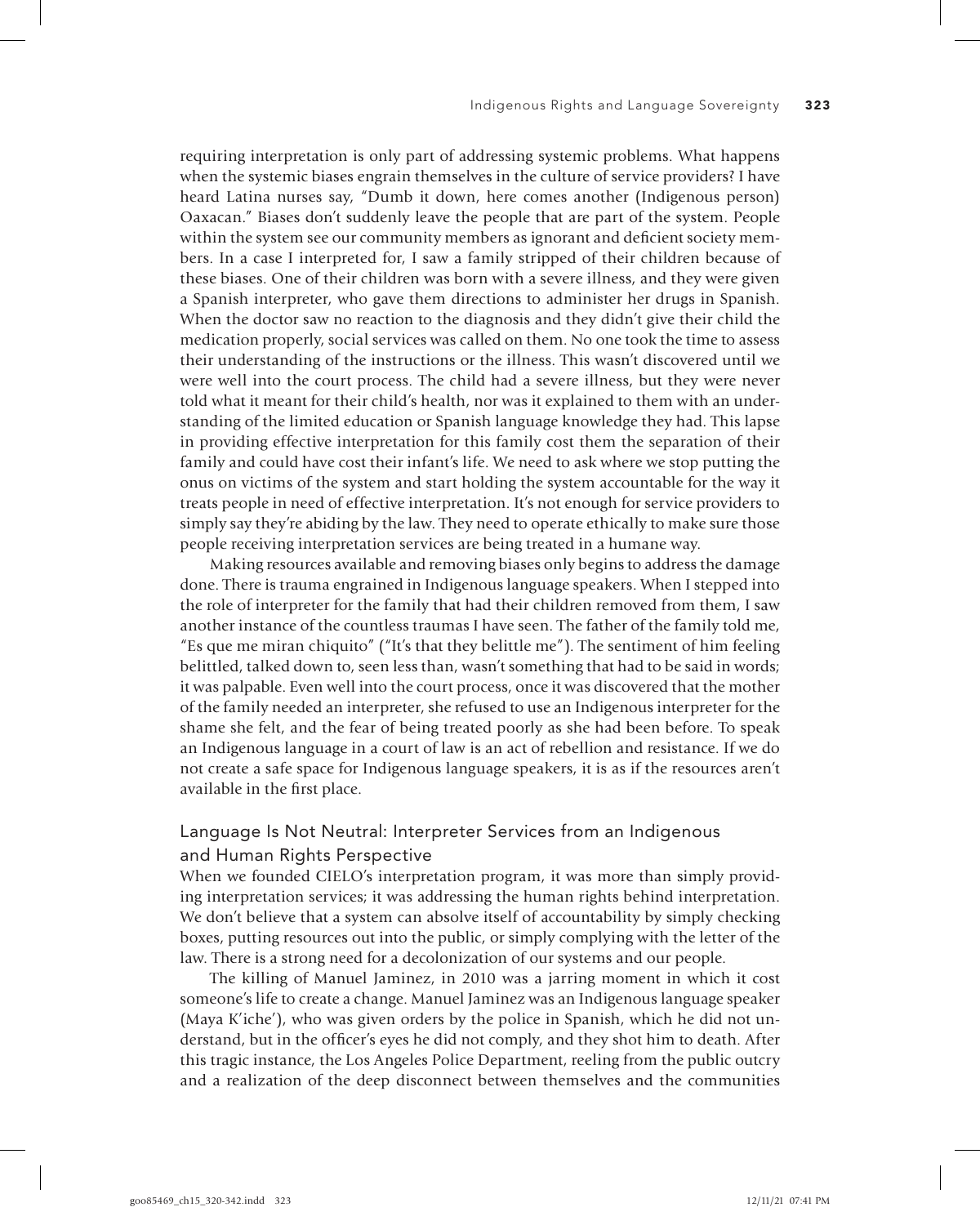they were serving, reached out to us. CIELO began working on cultural competency workshops and resources for police officers to use.<sup>3</sup> We encountered resistance from Latino officers who said there were no Indigenous people from the part of Mexico they came from, and disbelief that there really could be that many Indigenous communities in Los Angeles. Over time, attitudes have changed. I now see some of those same officers giving tours to reporters and explaining their knowledge about the different Indigenous communities throughout Los Angeles. The resources we have given officers to identify Indigenous language speakers have helped put community members in touch with interpreters at critical moments as well.

Our work also recognizes the power and accountability of the interpreter. In my experience I have seen that the system of interpretation has not been built with the Indigenous interpreter in mind. This is why we at CIELO created the first Indigenous Interpreters Conference, and why we continue to offer trainings for Indigenous interpreters. As an interpreter myself, I saw many trainings and conferences take place where Indigenous interpreters were excluded, and our languages were rarely talked about. We often lack the formal certification others have. Many interpreters have taken on the role through necessity, but they often have not received the training and resources other colleagues have. Where an interpreter in a language like Spanish might be able to specialize in a single field (like health or law), because of the limited numbers, our interpreters need to take on multiple subject matters while still struggling with the limitations of their training. By educating interpreters about their role, the ethics behind interpretation, the subjects they are interpreting, and decolonizing the mindset around interpretation, we are empowering effective interpreters to serve the community. These interpreters can help Indigenous language speakers gain access to justice in the judicial system, gain access to quality healthcare, and advocate for themselves.

Language itself is not neutral. With colonization and forced displacement of our communities came concepts, societal norms, and worldviews that were and are outside our experience. Explaining to a patient they have high cholesterol, when there is no succinct word for it and a patient's educational level hasn't exposed them to an understanding of the illness, creates issues in providing effective interpretation. I have seen court cases where an interpreter will mix in Spanish words, because there is no ready translation for the word. I have also seen interpreters translate labor law documents into Triqui and other Indigenous languages for government agencies. Though this might seem like a great step forward, how do you ensure that workers understand the document? How do we ensure that communities who have received little formal education, have limited reading skills, and may not have heard about the concepts outlined have a full understanding? An interpreter must realize that a single word matters; you can just as easily kill a patient or a worker with a word as with a bullet. CIELO works to help interpreters realize their value and help them understand that they aren't in place to simply work for the system, but to serve the community, to help bridge understanding.

Indigenous interpreters face a great challenge in trying to interpret words and concepts that are often foreign to them. Many interpreters haven't had access to formal training or higher education, making spaces like the courtroom intimidating. Due to this intimidation, an interpreter might be too embarrassed to ask for clarification on terms they don't know. This can lead an interpreter to make grave mistakes, as the case of Diego Guzaro Rivera demonstrates. Diego speaks Ixil Mayan and was provided an interpreter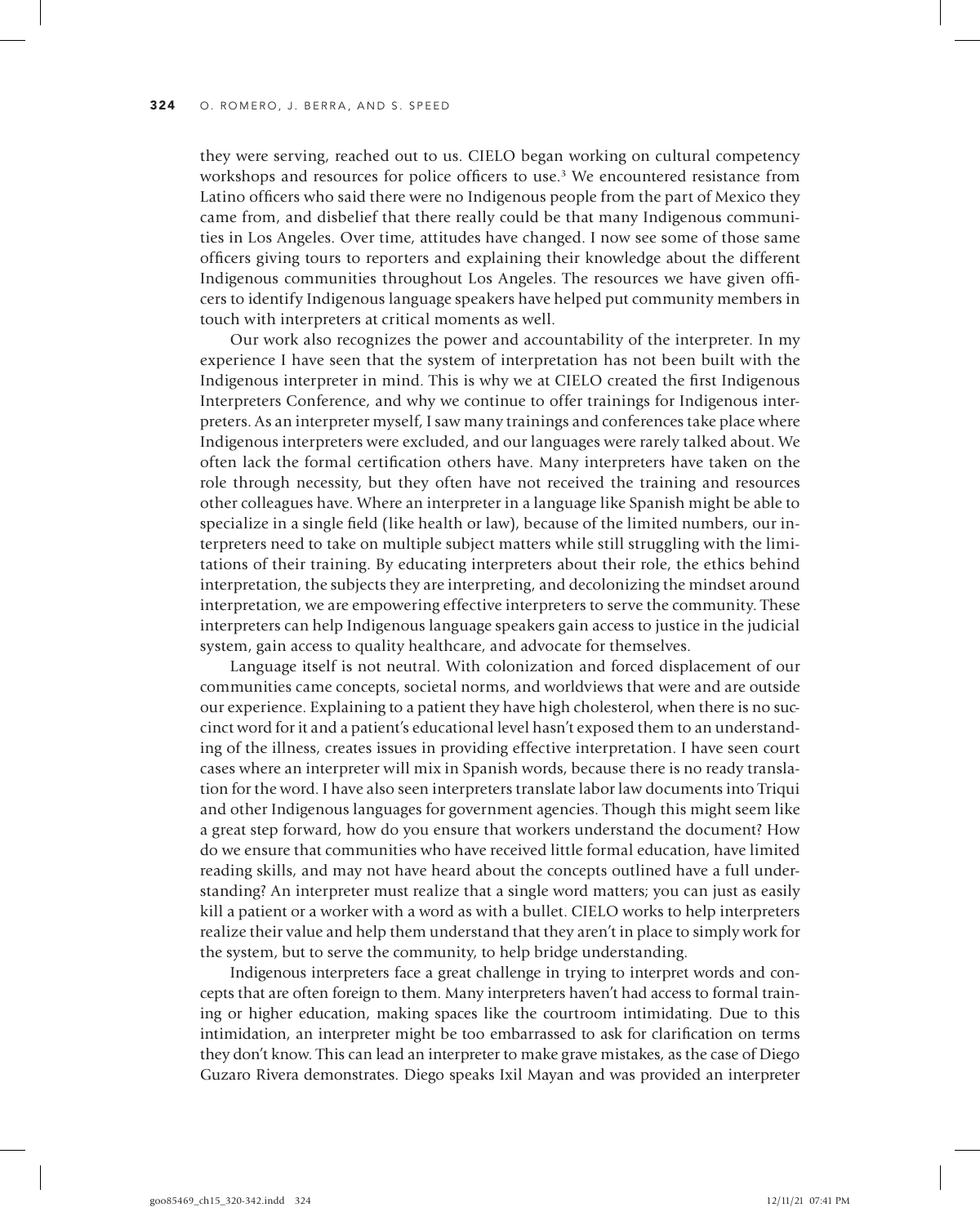for his competency hearing. María Luz García, professor at Eastern Michigan University, wrote a report for the court, which by highlighting the mistakes made by the interpreter shows the importance of training Indigenous interpreters. According to the report, at no point was Diego made aware that he was at a competency hearing. The interpreter did not understand how to interpret the word *competency* and instead used wording like "We are here to, to, to figure out/resolve that which you have done." Professor Garcia goes on to mention in her report that the interpreter led Mr. Guzaro Rivera's answers, when she couldn't understand the questions; at times, the interpreter's words made no sense because she did not understand the courtroom procedures taking place.

#### A Center for Indigenous Language and Power

The erasure of Indigenous people has led to the lack of investment in Indigenous interpreters; this is an injustice to both the interpreter and to those receiving their services. Seeing the need to empower our community by creating access to reliable interpretation services, CIELO created the Center for Indigenous Language and Power (CILP; see Box 15.1). In our conference and trainings, we emphasize the professionalization of our interpreters and remind them of their ethical obligation: they are liable for the life and freedom of those they interpret for. We educate interpreters on subjects like the Migrant Protection Protocol and court procedures; this not only builds their capacity, but it takes away the intimidation of being in spaces that have often created trauma for our communities. In our trainings we teach interpreters about their rights as interpreters. This includes the right to ask for clarification when they don't understand a term; that way they can avoid borrowing words from Spanish. By empowering the interpreters, we empower the community that calls on their services.

#### BOX 15.1 CILP: A Multifaceted Language Project

The Center for Indigenous Language and Power (CILP) was founded in 2016. Cofounder and Vice-Executive Director Janet Martinez describes our work in the following words:

We created CILP in response to the vast population of Indigenous migrants from Mexico and Guatemala that has made a high demand for trained interpreters in Indigenous languages throughout the United States. CILP responds to the multiple needs that interpreters require to provide the most accurate interpretation while building power and sustainable leadership of the interpreters themselves. It is important to us to plant leadership in various parts of the United States, given the vast and urgent need. We provide continuous education for interpreters through workshops given by experts in their field alongside seasoned Indigenous interpreters guiding the new generation in breaking down the

terminology in Indigenous languages. We organized the first and only national Indigenous interpreters conference to provide networking space to build relationships throughout our Indigenous interpreters' networks. We also know that it's important to address the secondary trauma caused by analyzing difficult situations; therefore, we also provide mental health services to the interpreters through our Indigenous Women's Healing Circles. CILP provides cultural awareness training to social service providers to educate them about Indigenous communities in the U.S. while also providing education on how to best identify an Indigenous person and their language. We connect social service providers, courts in the U.S., and hospitals with Indigenous language interpreters, and we are currently working on launching our app that will facilitate the scheduling of interpreters in Indigenous languages.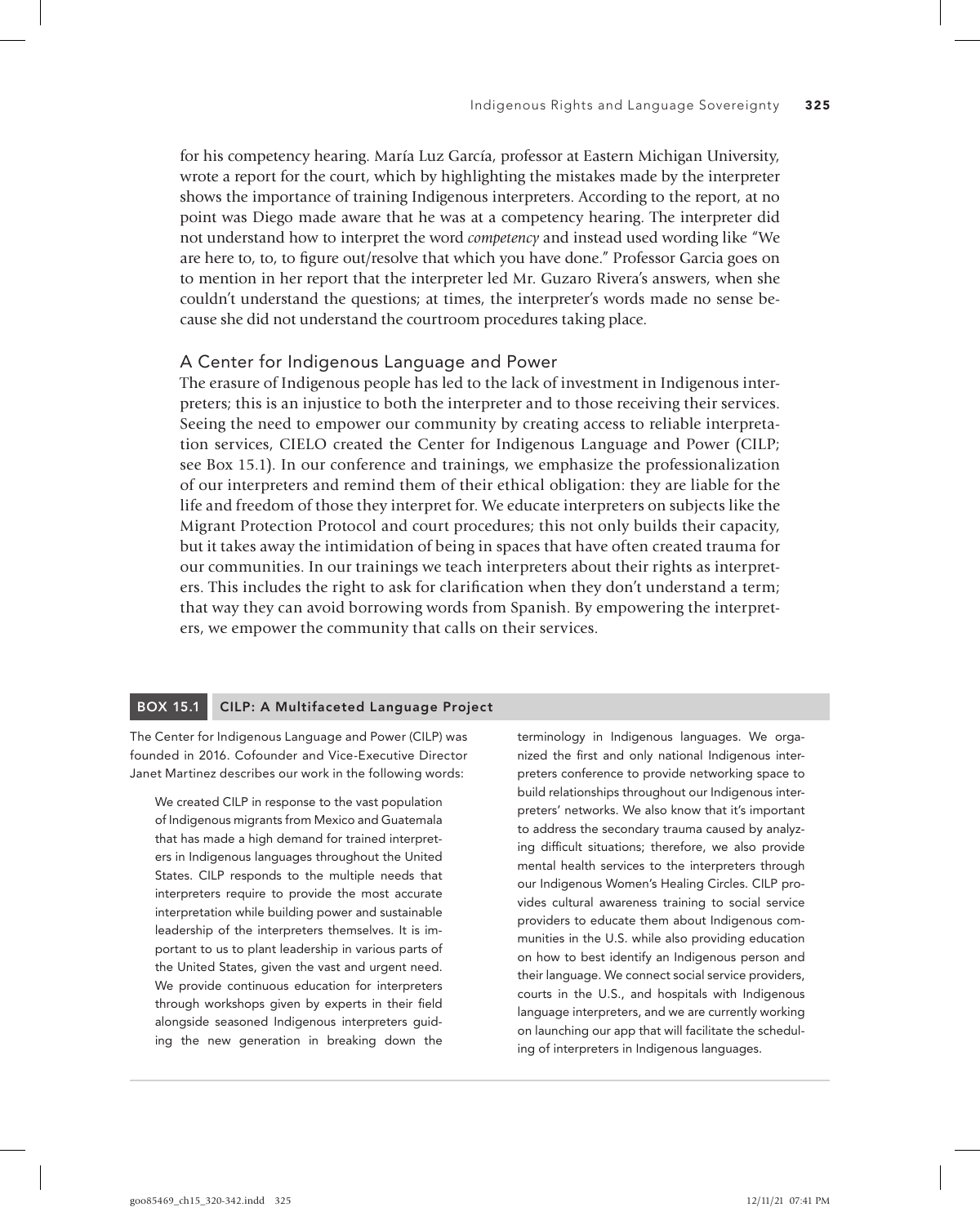Our workshops for interpreters help them develop professionally and decolonize their mindset when interpreting. As we help interpreters grow professionally and develop their skills, it is important to remind them of their responsibility for their client's human rights. I once met an interpreter who had been trained by an institute, and he very officially presented himself as the interpreter for "chinanteco del oeste central bajo," a language designation made by the institute, but not a term used by the Indigenous speakers themselves. I asked him if one of his community members understood where that would be; he looked at me blankly, before realizing that the meaning of "chinanteco del oeste central bajo" would never register with someone from his hometown. It was a moment in which he realized that by using outside definitions and placing himself outside his community's identity, he had alienated and possibly intimidated the people he was there to serve. We are not here to replicate systems that intimidate our community members; we are here to create a space of understanding and a path for them to advocate for their own rights. We will not replicate the systems, but we will make demands of them.

#### The Persistent Lack of Recognition

In early 2021, following a surge of minors and families arriving at the border, I made a trip to the border, near San Diego. CIELO was asked to help find interpreters for Indigenous Central American children who were detained and being held in an improvised "shelter," little better than a mass child detention center. When we arrived, we were asked to wait for our clearance, and we required multiple days to be able to gain access. Once our team made contact, many of the girls refused to speak their language or simply denied they spoke it. Some began to speak once they were comfortable. In one cohort, there was a single Indigenous girl, afraid to speak her language for fear of being discriminated against. There were hardly any Spanish speakers, let alone any Indigenous language speakers on staff of the shelter. A staff member welcomed the girls to California in Spanish. The organization in charge of the facility was looking for volunteers to watch over the children.

In all this I see a persistent barrier to Indigenous language sovereignty. Governments and organizations that benefit from the detention of displaced people are not investing the resources necessary to ensure the rights of Indigenous people. We were called on to identify Indigenous speakers, but we had limited monetary resources to stay in the area past a few days, not nearly enough time to help the hundreds of children being moved through the facility in less than thirty days or the dozens of Indigenous language speakers we identified. Due to lack of investment, there are few Indigenous organizations that provide interpretation services or that receive much funding. The children needed support and safe space to trust an interpreter as well. Many Indigenous interpreters have to balance other jobs and aren't available for long periods of time, since not many are hired as full-time interpreters. Indigenous interpreters simply aren't valued. Though I did not see it occur here, the sign looking for volunteers reminded me of a common strategy many used, taking interpreters on as volunteers, which is an unsustainable model. Governments and organizations must begin to identify the Indigenous and make investments in culturally competent programs and interpretation services.

It is time to break the box: we are not Latinos, we deserve to be counted, and our languages deserve to count. For so long the data gathered have labeled us as Latino, and we need to ensure that Indigenous people are counted and resources are allocated.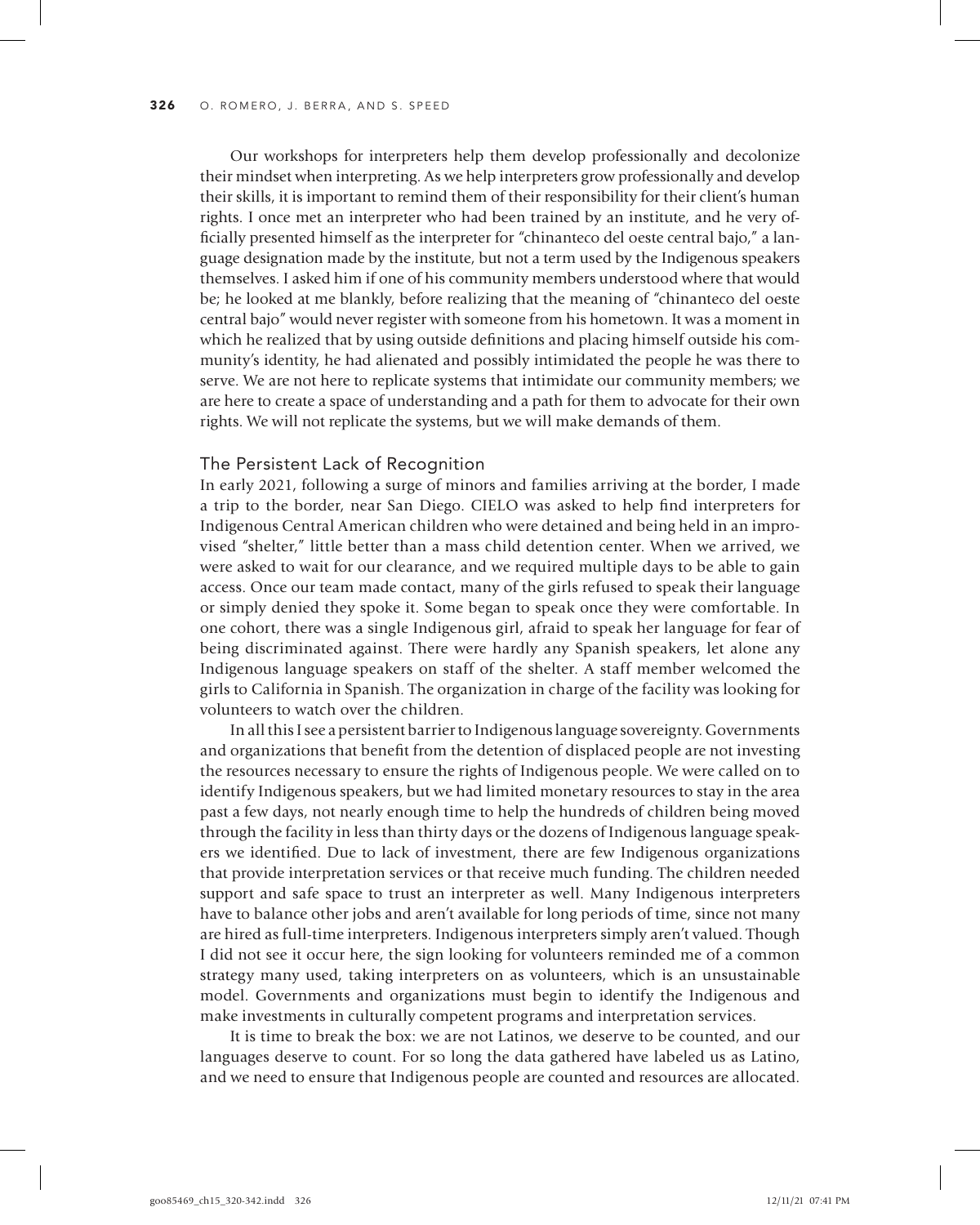They must invest in community-led organizations educating, professionalizing, and hiring Indigenous interpreters. It is all our responsibilities to continue growing our capacity to serve the Indigenous language speakers from their human rights horizon.

# KEY POINTS

- Indigenous people are mislabeled as Latinx by immigration authorities and others, resulting in erasure of their identity, silencing of their voices, and denial of language access.
- These biases against Indigenous people are embedded in social systems where Indigenous people are demeaned, diminished, and harmed in hostile social spaces by the actors in those systems.
- Language is not neutral. Our approach to language and language access needs to be decolonized, including the mindset of interpreters. Interpreter services must be viewed from the perspective of the person seeking language access, and Indigenous language interpreters must no longer be excluded and devalued in the interpreter space.
- CIELO's Center for Indigenous Language and Power is a program centered on the empowerment of Indigenous languages, Indigenous language interpreters, and Indigenous communities to become advocates for their rights and language.

#### Critical Thinking Questions

How is erasure of identity tied to human rights harms? How might safe spaces be created for Indigenous language speakers in various social systems: the health system, the immigration and immigration detention system, the criminal justice system? What are some of the challenges and dilemmas facing Indigenous language interpreters? What is CIELO doing to address them?

# THE IMPOSITION AND PERSISTENCE OF SETTLER COLONIAL STRUCTURES

As coauthor Speed has written about elsewhere (Speed 2008), human rights—often understood as an unqualified good—hold significant dangers for Indigenous peoples. To understand why, we must begin with an understanding of **settler colonialism**. In his now famous formulation, scholar Patrick Wolfe argued that settler colonial states were places where the settler had come to stay (Wolfe 1999). This is different from, for example, simply engaging in extraction of resources or administering the territory from the colonial metropole, forms of colonialism that tended to result in the original inhabitants regaining control of the territory with independence. He theorized a unique kind of colonialism in which the colonizer came for the land, necessitating the dispossession of the Indigenous population already occupying the land. That dispossession was achieved through what Wolfe termed "logics of elimination," by which he meant the various processes of literally taking Indigenous peoples off of the land through genocide, through physical removal, through assimilation, through policies of relocation.

In his now oft-cited terms, settler colonialism is "a structure, not an event" (1999, 2). This is important, because it signals that settler societies—classically, Wolfe was talking about places like the United States, Canada, Australia, and New Zealand are fundamentally structured on Native dispossession and elimination. It follows that there is no "post-colony" in the sense we might think of emerging following a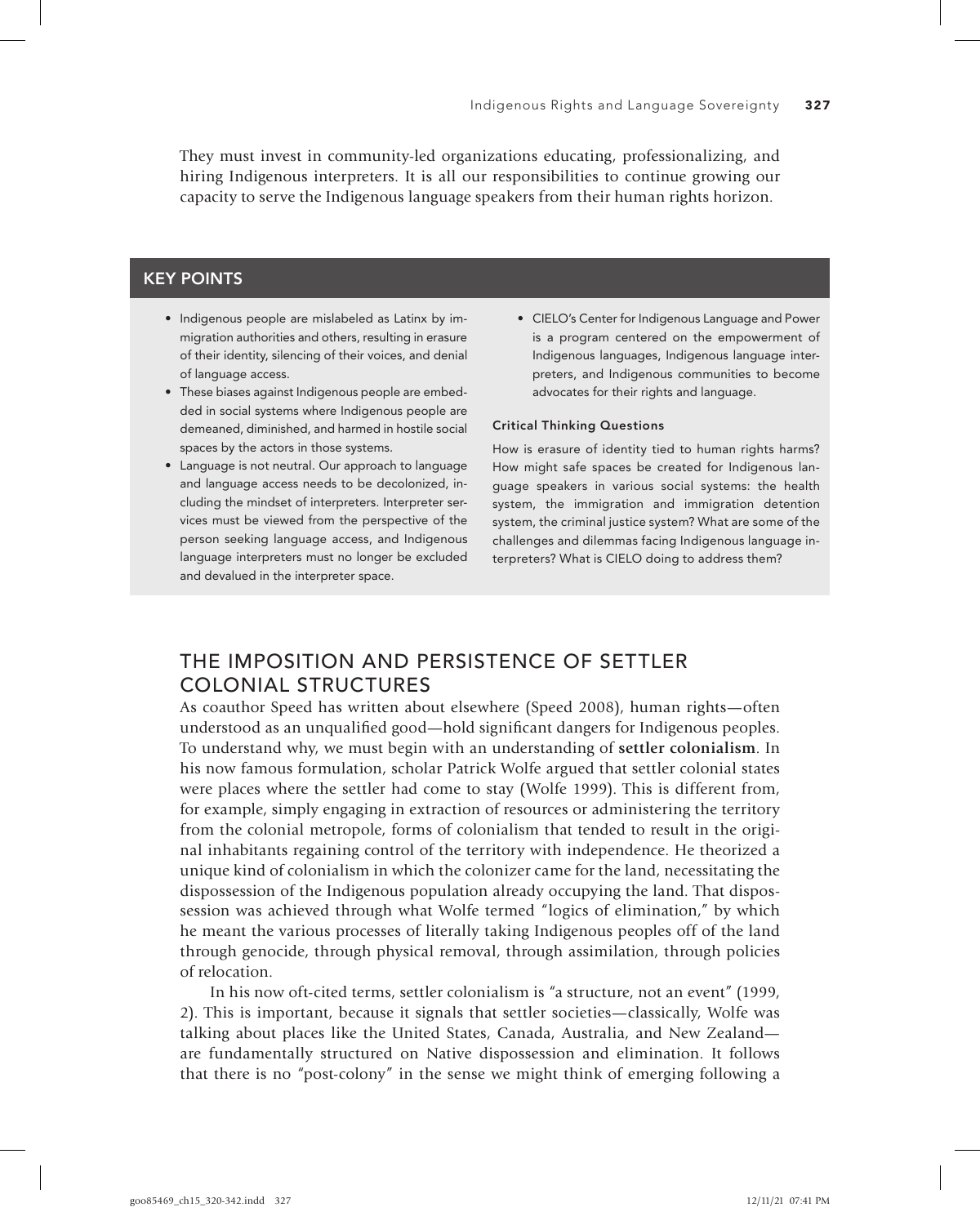country's independence from the colonial metropole, because the settler has remained and continues to operate on a logic of dispossession and elimination. In other words, colonial occupation of the peoples Indigenous to these countries is ongoing, as is the settlers' need to continually enact their sovereignty and justify their right to control these lands. A key component of that justification in places like the United States has been discourses of the "vanishing Indian," which served to naturalize Native death and disappearance, ceding way to the "superior civilization of the white settler." Native erasure, then, becomes a key technology of the settler state.

#### Who Defines Human Rights?

How are human rights implicated in this scenario of ongoing colonization? As a Western **Enlightenment** concept, the human rights framework embodies some significant concepts at odds with Indigenous peoples' non-Western worldviews. For example, human rights are largely premised on the individual, while Indigenous cultures are largely focused on collectivity and relationality. The imposition of human rights norms can be understood as an external imposition, one that forces Indigenous peoples to behave in ways that the West approves of, and thus are ultimately **assimilationist**. Relatedly, as Western constructs, human rights as used and understood in the world today are fundamentally products of nation states, and enforcement mechanisms tend to rely on, and thus authorize, the power of these states. Since those very states are the colonizers that Indigenous peoples may be struggling against for their liberation from colonial control, agreeing that these states have the unique power to grant and enforce our rights creates some conflicts of interest, to say the least.

Another danger for Indigenous peoples is that "rights" in general are legal constructs, adjudicated through legal bodies. Laws and legal regimes, of course, are key pillars of states' power and authority. So framing Indigenous peoples' demands as human rights may be accepting and reinforcing the power and authority of the states that oppress them. This is a complex set of issues that Indigenous people utilizing a framework of human rights must come to terms with. Can we struggle for our human rights without reinforcing our own colonization? At a minimum, the point of departure for engagement of the **human rights frame** requires a decolonial turn and direction in the struggle. Human rights discourse is a discourse around human dignity and what it means to be human, and that discourse is best carried out from the knowledge, perspective, and struggles of oppressed and excluded peoples in order to better discern the human rights horizon. Whether we can successfully deconstruct structures of oppression in this process remains an open question. One might think of this in the terms in which Audre Lourde famously did for Black liberation:

For the master's tools will never dismantle the master's house. They may allow us temporarily to beat him at his own game, but they will never enable us to bring about genuine change. And this fact is only threatening to those women who still define the master's house as their only source of support.<sup>4</sup>

#### Engaging the Human Rights Frame

As we read in Odilia's opening, harms produced by this type of rights violation are palpable, such as in the case of the children stripped from their mother. Separating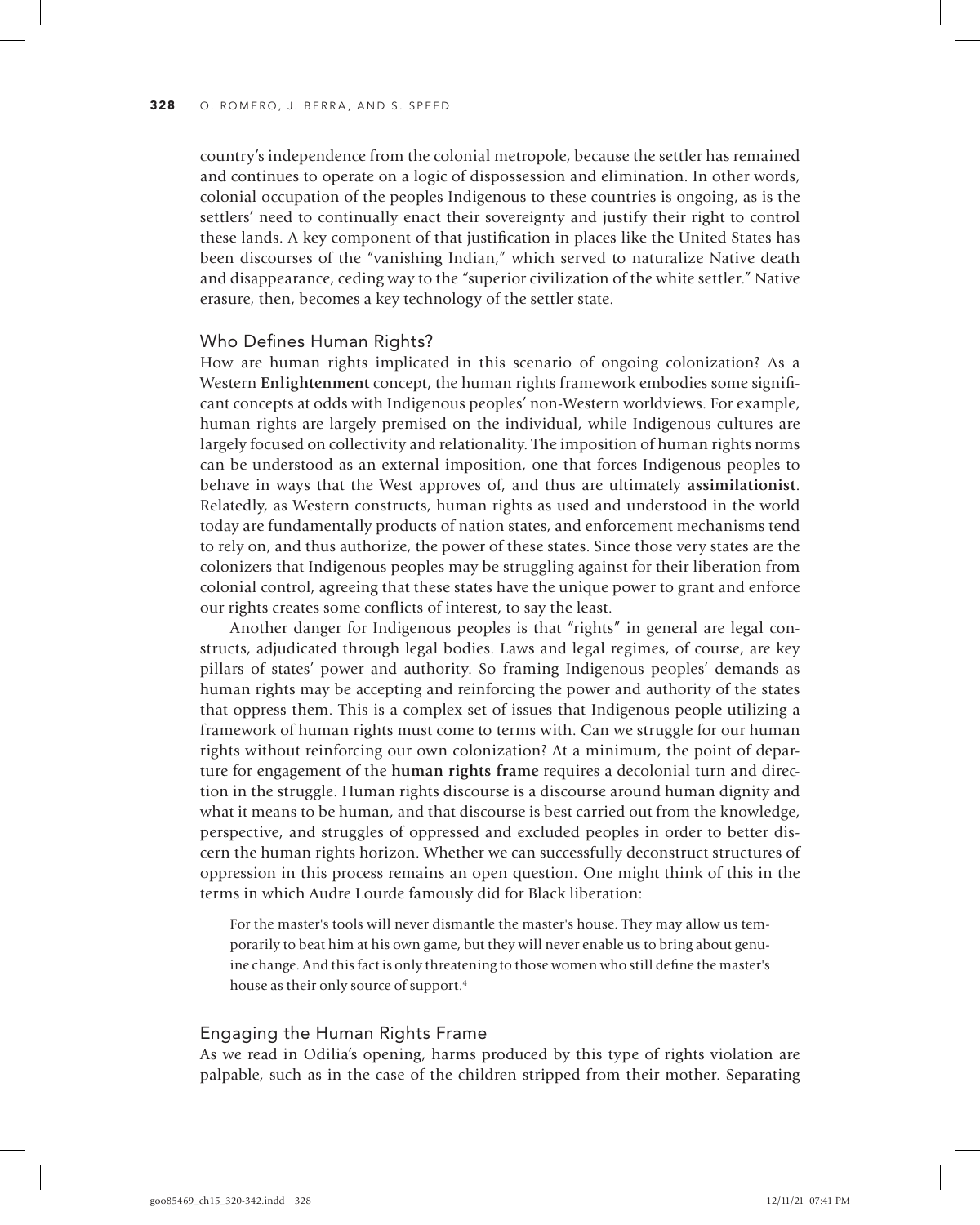children from their parents and caging them at the US-Mexico border reproduces this same harm, and the failure to recognize the Indigenous identity of many of these migrants resulted in the tragic deaths of five Indigenous Mayan children, which we describe in the next section. Responsibility for those deaths lies squarely with the state. Such treatment provokes outrage, both at the harm done to individuals and at the very denial of their identity as Indigenous people. Child removal as a technology of settler power has a long history in the United States, where Native American children were systematically removed from their homes, families, and communities over the course of a century and a half. In the mid-twentieth century, it is estimated that as many as 80 percent of Native American children were removed from their homes to residential boarding schools and adoption to white families. It is a harm played out on various levels of the body: physical, emotional, psychic, and social, with intergenerational harm. It is an operation of structural processes with well-worn grooves of dehumanization, of Indigenous dispossession, erasure, and annihilation. It is a performance of settler colonialism.

Human rights practice can take many forms, many dependent on one's social positioning and approach (see Chapter 7). It is important, therefore, to situate our social positions and approach to human rights practice. Odilia and Shannon, as members of Indigenous communities, are actors in the collective struggle of Indigenous peoples. For our purposes here, this struggle includes Indigenous peoples defining, demanding, and shaping their rights in the current social context. We refer to this as the human rights horizon of the struggle, precisely because struggles like these emerge from social contexts in which a group's humanity has been denied or erased. That is the essence of the human rights activism we endorse and strive to practice, one which accompanies collective, liberatory struggles that define and shape the human rights horizon. This point of departure implies an indigenizing turn and direction, albeit not without the contradictions and tensions previously noted. Human rights practice is a transformative project insofar as it accompanies transformative movements of social change. In those movements is the possibility of dialogue around what it means to be human and to create relationships and normative structures that embody their human rights horizon. We believe, therefore, in processes of shared knowledge production in the context of these struggles.

We are also in dialogue with the existing and emerging human rights frame on the rights of Indigenous peoples. The evolution of these instruments, and in particular the UN Declaration on the Rights of Indigenous Peoples (UNDRIP), is one of the few examples within the human rights framework of normative creation with the participation of the bearers of those rights, that is, Indigenous peoples themselves.<sup>5</sup> Moreover, the preamble of the Declaration recognizes the historical injustices suffered by Indigenous peoples "as a result of, inter alia, their colonization and dispossession of their lands, territories and resources, thus preventing them from exercising, in particular, their right to development in accordance with their own needs and interests."6 As noted by the UN Special Rapporteur on the Rights of Indigenous People in his 2008 report to the Human Rights Council, "[t]he Declaration's preamble thus stresses the essentially remedial purpose of the instrument. Far from affirming special rights per se, the Declaration aims at repairing the ongoing consequences of the historical denial of the right to self-determination and other basic human rights affirmed in international instruments of general applicability."7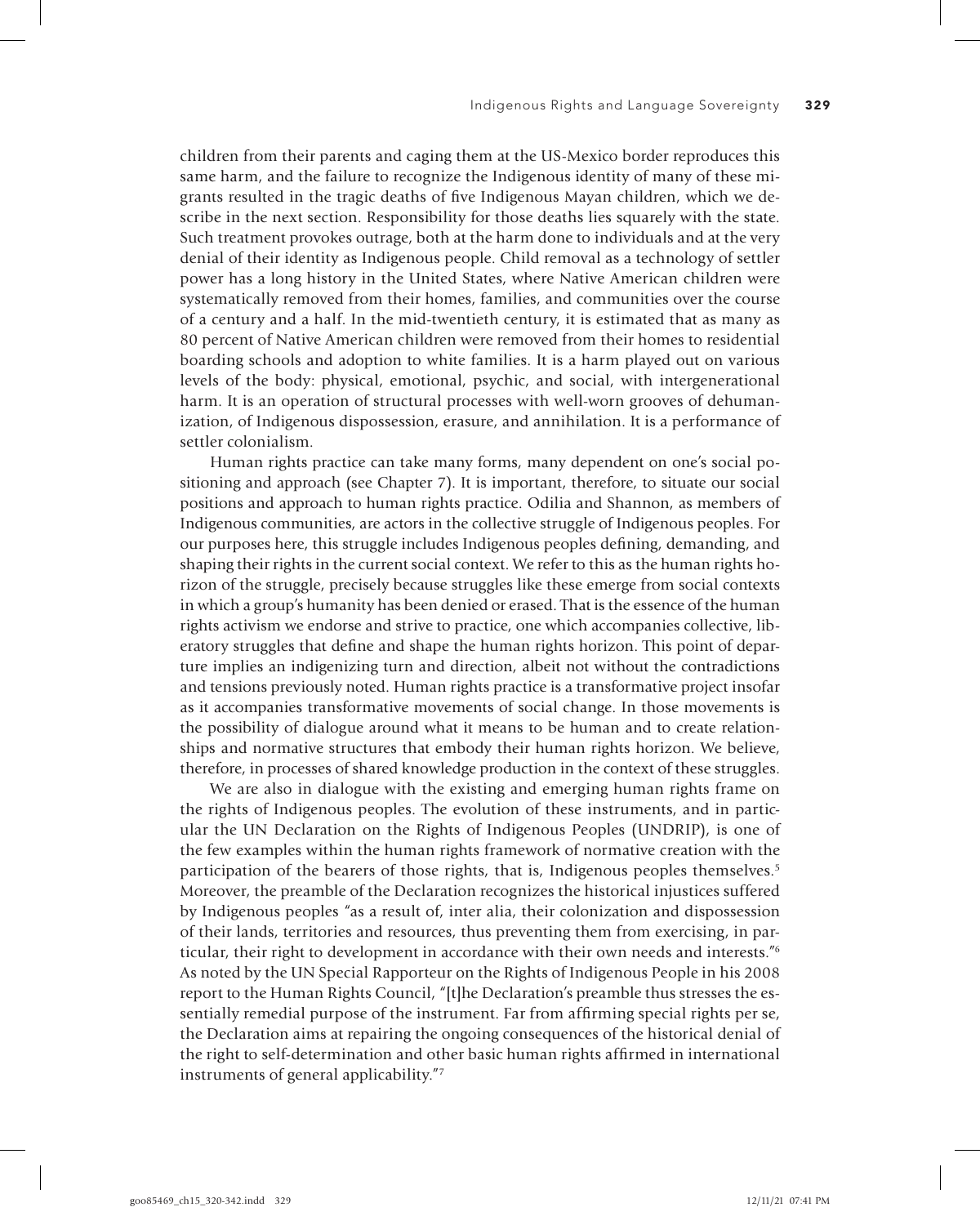While applying general human rights instruments to the particular situation of Indigenous peoples, the Indigenous rights framework nevertheless recognizes a distinct status of Indigenous peoples, namely their peoplehood, which, denied or subordinated in a colonial context, gives rise now to a body of collective rights. These collective rights, grounded in the right to self-determination, are in their own way unique in the context of human rights norms. They belong to what some refer to as the third generation of human rights.

Repairing the ongoing consequences of colonial structures implies a more radical transformation of the human rights frame. For example, UNDRIP continues to affirm the territorial sovereignty of the nation state, and the settler colonial state in particular (see Box 15.2). Insofar as the human rights frame itself is a product of the colonial world, and insofar as the Indigenous rights frame is at risk of reinscribing those relationships, there is a tension with the human rights horizon demanded in the ongoing struggles of Indigenous peoples and the normative structure. We must situate in this context the transformative potential of the human rights horizon of language sovereignty demanded by the struggles of CIELO, and more generally the human rights horizon demanded by the struggles of Indigenous migrants.

#### Indigenous Sovereignty

As a product of the international human rights system, UNDRIP safeguards the territorial sovereignty of the nation state members of the international system (Article 46). Rather than discuss Indigenous sovereignty, UNDRIP focuses on the concepts of peoplehood, self-determination, and collective rights of Indigenous peoples. This is not an insignificant transformation of the human rights framework, but in order to better discern the human rights horizon from the perspective of Indigenous people, we

#### BOX 15.2 UNDRIP: An Emerging Framework

The UN Declaration on Rights of Indigenous Peoples incorporates key elements from the perspective of Indigenous peoples, beginning with a strong recognition of the historical context of these rights in the Preamble: . . . *Concerned that indigenous peoples have suffered from historic injustices as a result of, inter alia, their colonization and dispossession of their lands, territories and resources, thus preventing them from exercising, in particular, their right to development in accordance with their own needs and interests. Recognizing the urgent need to respect and promote the inherent rights of indigenous peoples which derive from their political, economic and social structures and from their cultures, spiritual traditions, histories and philosophies, especially their rights to their lands, territories and resources,* 

The centrality of language rights is enshrined Articles  $13-16$ 

*Article 13.1 Indigenous peoples have the right to revitalize, use, develop and transmit to future generations their histories, languages, oral traditions, philosophies, writing systems and literatures, and to designate and retain their own names for communities, places and persons.*

Nevertheless, the vision of Indigenous peoples' rights and sovereignty is constrained by the dominant model of the nation state. There is little on language access with regard to state action, and UNDRIP reserves and protects the core sovereignty of the nation state:

*Article 46.1 Nothing in this Declaration may be interpreted as implying for any State, people, group or person any right to engage in any activity or to perform any act contrary to the Charter of the United Nations or construed as authorizing or encouraging any action which would dismember or impair, totally or in part, the territorial integrity or political unity of sovereign and independent States.*

*. . .*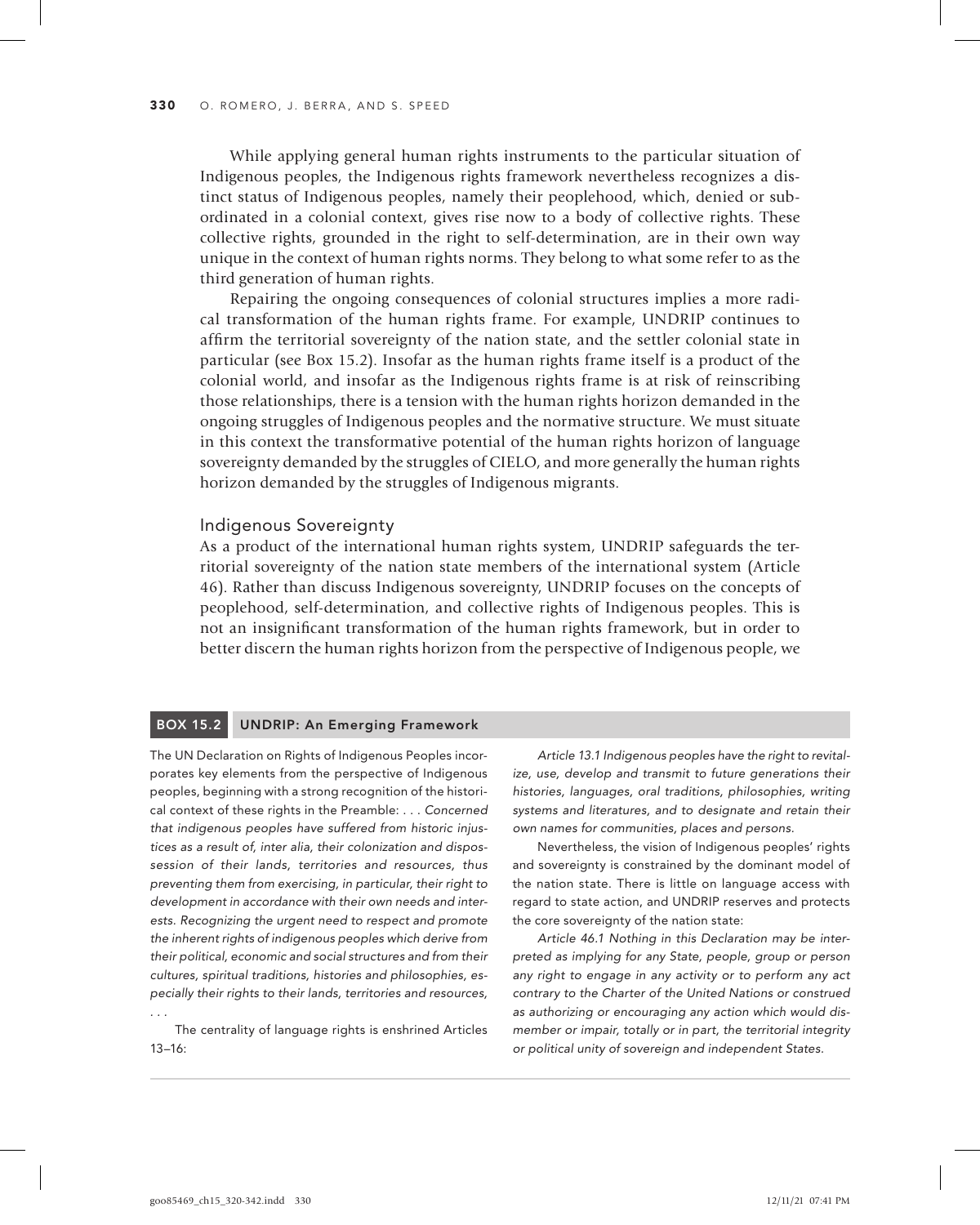need to look at Indigenous sovereignty in conjunction with and opposition to Western and colonial concepts of sovereignty.

**Indigenous sovereignty** affirms that Indigenous peoples have inherent dominion over "their spiritual ways, culture, language, social and legal systems, political structures, and inherent relationships with lands and waters."8 It does not depend on recognition by the nation state which colonized Indigenous lands. "Indigenous sovereignty exists regardless of what the nation-state does or does not do."9 This inherent sovereignty continues as long as Indigenous people continue to survive as a people.<sup>10</sup>

#### Indigenous Nations

Indigenous peoplehood gives rise to their recognition as nations. The British Crown and subsequently the nascent US government initially recognized their nationhood and inherent sovereignty. This recognition is reflected primarily in the practice of treaty-making but also in the establishment of trade relations and the formation of political alliances. Nevertheless, settler colonial logics continually undermined these nation-to-nation relationships and replaced them with violent practices of dispossession and genocide. What remained of treaty-making was a practice imposed by military conquest, one that inherently denied or diminished any equal relationship and resulted in the regular breaking of treaty promises when the logic and practice of settler colonialism demanded it. The young government of the United States aggressively used all the means previously discussed—forced dispossession and removal, genocide, forced assimilation, and child separation—to impose territorial sovereignty and a uniform (white) nationality over what is now the United States.

This practice was enshrined in the legal system through the **doctrine of discovery**, a Eurocentric legal doctrine constructed to justify the dispossession of Indigenous lands and the imposition of territorial sovereignty based on racial superiority. In a series of early Supreme Court cases, Chief Justice John Marshall declared that the Indigenous nations never had actual sovereignty over the territory of the United States, but only a right to "occupancy." Under the doctrine of discovery, the "civilized" European powers obtained sovereignty over the "discovered" lands and could extinguish the Indigenous title of occupancy. According to Marshall, the United States inherited the right to exercise this sovereignty over Indigenous lands. Indigenous sovereignty was subordinated in US law to legitimate Indigenous dispossession, ultimately as a projection of racial and cultural superiority. In the eyes of US law, Indigenous nations were relegated to the status of "domestic, dependent nations." (See Box 15.3.)

Nevertheless, Indigenous people have survived as such and never relinquished their identity as sovereign peoples. On the one hand, we must not confuse Indigenous sovereignty with the limited and formal sovereignty recognized by the United States or the United Nations and its treaty bodies. Similarly, we should not presume that the goal of Indigenous sovereignty is to create a nation state or join the community of nation states on that model. Indigenous sovereignty embodies the unique worldview of Indigenous peoples. It extends to all aspects of their lives as a people—political, social, economic, cultural, and spiritual, as well as their relationship to land, water, and nature. Indigenous sovereignty rests on a distinct, equal, but asymmetric footing with other sovereignties. The core to Indigenous sovereignty is survival as a people, and core to their survival as a people is preservation of their language and culture.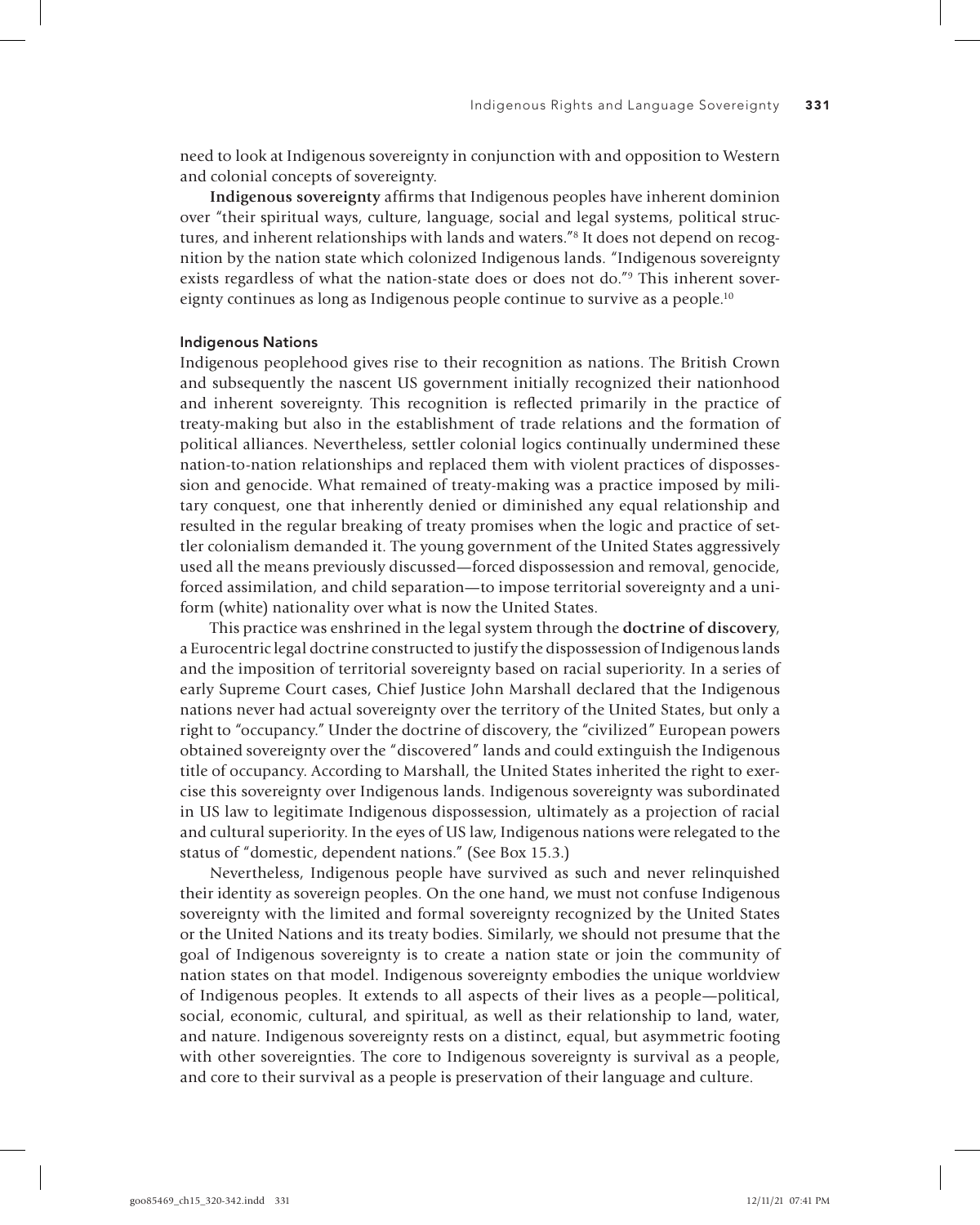#### BOX 15.3 Indigenous Sovereignty

*Respectfully complaining, show unto your honours, the Cherokee nation of Indians, a foreign state, not owing allegiance to the United States, or to any state of this union, nor to any other prince, potentate, or state, other than their own:*

*That, from time immemorial, the Cherokee nation have composed a sovereign and independent state, and in this character have been repeatedly recognized, and still stand recognized by the United States, in the various treaties subsisting between their nation and the United States.*

*That, long before the first approach of the white men of Europe to the western continent, the Cherokee nation were the occupants and owners of the territory on which they now reside; deriving their title from the Great Spirit,* 

*who is the common father of the human family, and to whom the earth belongs.*

*That on this territory they and their ancestors, composing the Cherokee nation, have ever been, and still are, the sole and exclusive masters, and governed, of right by no other laws, usages· and customs, but such as they have themselves thought proper to ordain and appoint.*

These are the opening clauses of the complaint by the Cherokee Nation in *Cherokee Nation v. the State of Georgia.* Chief Justice John Marshall rejected the Cherokees' claim to be an independent, foreign state, and instead defined Native Nations as "domestic, dependent nations." The Cherokee were soon after forcibly removed from their lands, a traumatic journey known as the "Trail of Tears."

The resistance and **survivance** of Indigenous peoples are reflected in their struggles within the boundaries and borders imposed by the settler colonial state. Indigenous peoples strive to preserve their spiritual ways, culture, language, social and legal systems, political structures, and inherent relations to lands and waters. Reclaiming sovereignty is an ongoing project of Indigenous peoples, seen today in the assertion of their presence as a distinct people, the strengthening of tribal governance, economic independence, consolidation and defense of territory and resources, and revitalization of language and culture.

#### Indigenous Peoples of Latin America

Because we are focusing on Indigenous migrants from Latin America, it is worth noting that while the colonization of Latin America followed a somewhat different path in relation to Indigenous peoples and in comparison with the United States, the fundamental settler colonial logic remained the same in its key forms: as opposed to an administrative and extractive colonialism, the European settlers came to stay in Latin America as well. The logic of dispossession, elimination, assimilation, and genocide has prevailed in various ways in Latin America much as it has in the United States. Similarly, the core notions of Indigenous sovereignty are present in the struggles of Indigenous peoples throughout the Americas for recognition, autonomy and self-determination, control and defense of territory and resources, and preservation of language and culture.

Indigenous migration from Latin America is a product of these logics. The forced removal and migration of Indigenous peoples from their traditional lands and territories is a product both of their exclusion from the Western neoliberal economic model and the drive of that model to extract resources from their lands. This has resulted in both internal displacement and forced international migration. Odilia aptly describes some effects of these logics from her own life and experience. The dynamic of Indigenous migration erodes elements of Indigenous sovereignty such as their unique relationship to the land and their political integrity. Nevertheless, Indigenous migrants have found creative ways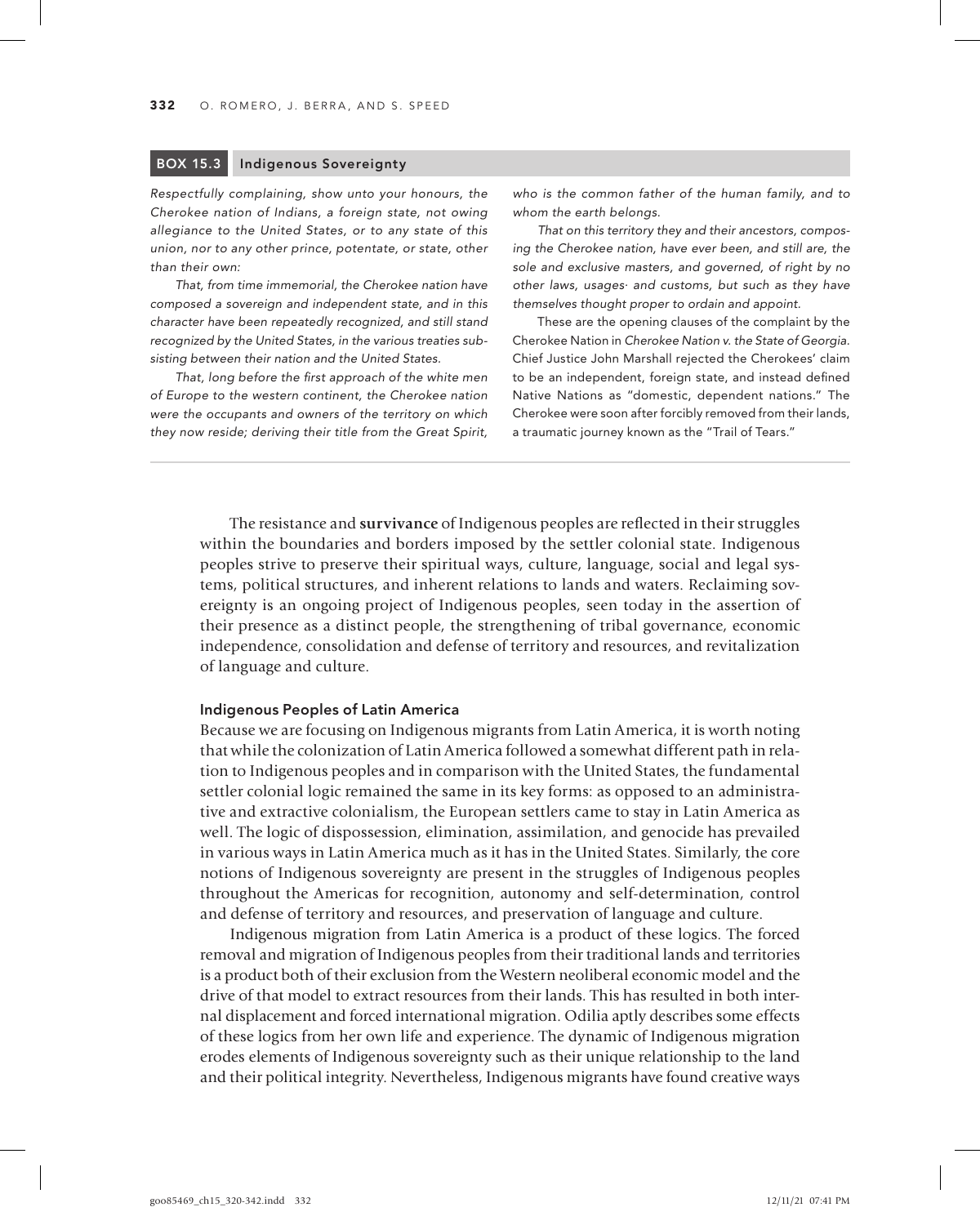to assert their sovereignty in terms of identity, community, culture, and language. They maintain strong ties to their home communities and are exercising political power in their destination communities through their demands for recognition and rights.

# KEY POINTS

- Settler colonialism is a structure, not an event. The settler state operates out of logics of dispossession and elimination, and these logics are at work in the ongoing erasure of Indigenous peoples today.
- The human rights framework embodies a Western worldview prioritizing the individual, nation-states, and Western legal regimes. As such it is problematic for Indigenous peoples and potentially reinforces the power of states that oppress them.
- The collective struggles of oppressed peoples give rise to distinct human rights horizons, shaping the human rights discourse around what human dignity means for people whose humanity has been denied. We position our human rights practice in alignment with these collective, liberatory struggles.
- The UN Declaration on the Rights of Indigenous Peoples is a unique part of the human rights frame. Developed with the participation of Indigenous people, it is a remedial and reparative instrument,

recognizing the collective rights and "peoplehood" of Indigenous peoples. Nevertheless, it continues to affirm the territorial sovereignty of the nation-state.

• Indigenous sovereignty is rooted in the survivance of Indigenous peoples and is expressed in the ongoing assertion of their presence as distinct peoples and control over their ways of being. Indigenous peoples have resisted attempts by settler states to extinguish their sovereignty, and sovereignty is essential to the human rights horizon for Indigenous people.

#### Critical Thinking Question

Read Article 19 of the UN Declaration on the Rights of Indigenous Peoples regarding free, prior, and informed consent. What possible tensions do you see emerging from attempts by Indigenous people to enforce this Article? How do you think states will interpret this Article?

# HUMAN RIGHTS HARMS THROUGH THE LENS OF INDIGENOUS LANGUAGE KNOWLEDGE KEEPERS

In December 2019 CIELO hosted the first Indigenous Language Interpreters Conference organized by and for Indigenous people. The gathering began with a healing ceremony, and the person leading the ceremony expressed this centering of the conference in these words:

*We see ourselves as wounded healers. Our reality and context is one of trauma, of experiencing pain from the system. Therefore, our work as interpreters is one of healing, and we ourselves are wounded healers. We are trying to raise up and construct our Indigenous knowledge, because our Indigenous languages have been murdered and our knowledge destroyed. In order to do this, we are engaged in a process of self-training, self-certification, and self-regulation. We are willing to be in dialog with society about this process and its standards, but it is one of self-determination.*

*We realize we are mediating relationships through linguistic means. We recognize we are interpreting between unequal parties, often between oppressor and oppressed.*

As noted by Odilia, language access is supposedly guaranteed in law in the United States by Title VI of the Civil Rights Act. Title VI requires recipients of Federal financial assistance to take reasonable steps to make their programs, services, and activities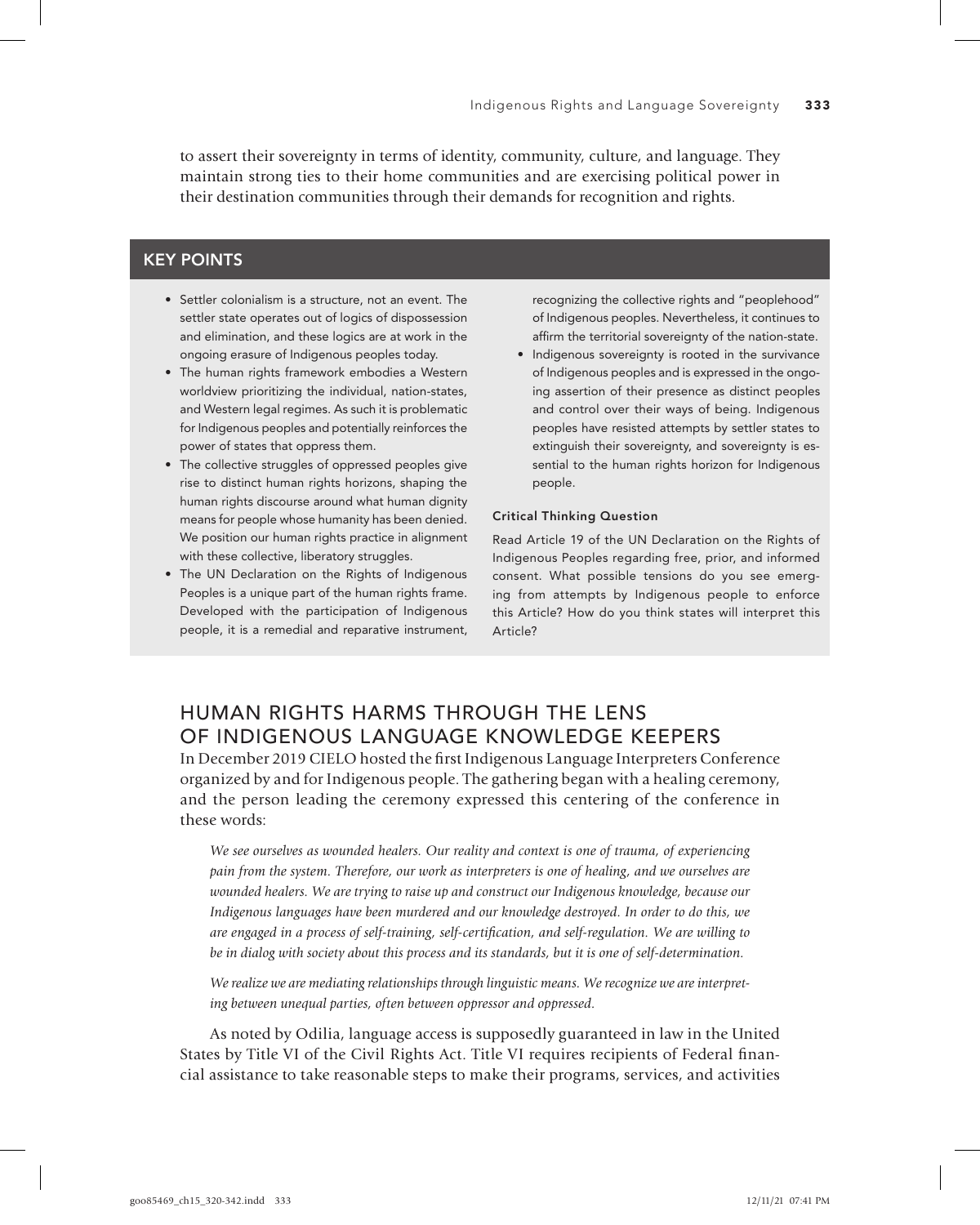accessible by eligible persons with limited English proficiency. Federal agencies themselves must provide appropriate language assistance under Executive Order 13166. Language access is also enshrined in UNDRIP (see Article 13). However, the measure of access entitled to Indigenous language speakers is limited. Legally, there is no "one size fits all" measure of what public entities must do to comply with Title VI language access. Their obligation is based on a balancing test which looks at the number of Indigenous language speakers in the population served by the entity, the frequency of contact, the nature and importance of the program or service, and the available resources. The legal obligation is therefore designed more as a conditional entitlement than as a right.

Moreover, there are inherent and structural barriers to effective interpreter services for Indigenous language speakers. These include failure to identify the language spoken by an individual, inappropriate efforts to communicate in a third language like Spanish, lack of or difficulty in finding an appropriate interpreter, and limited access by Indigenous language speakers to interpreter certification. Having an interpreter present in person, through video, or by telephone does not always ensure effective communication. Indigenous languages from Mexico and Central America are often interpreted through relay interpreters, from the Indigenous language into Spanish, and then from Spanish to English by another interpreter, multiplying the risk of miscommunication. Some interpreters may also rely heavily on foreign (e.g., Spanish) words instead of working to translate Western concepts in words the Indigenous language speakers can understand. Formal efforts to provide interpreter services are often insufficient to eliminate potential harm in high-stakes situations.

Untrained interpreters can experience self-doubt and have difficulty ensuring understanding. When is it appropriate for the interpreter to intervene to assess that one or another party is not understanding? Or, if she is in the role of relay interpreter, when is it her place to suggest the end interpretation is deficient? When is it appropriate to do more than translate the word but to translate the concept behind the word to Indigenous ways of knowing? The Indigenous language interpreter may be the only person attuned to the cues that indicate effective or ineffective communication. The Western model of interpretation excludes Indigenous people and creates deficiencies which are exacerbated by exclusion of Indigenous people from higher education.

#### Indigenous Vulnerability at the Border

For the language knowledge keepers at the Indigenous Interpreters Conference, confronting inherently unequal, exclusionary, and oppressive structures, and the systems in which they are embedded, often requires self-advocacy in order to clarify meaning and provide culturally contextualized interpretation. The erasure, dehumanization, and discrimination produced by settler colonial logics and white supremacy are reproduced in the political technologies of the state. By political technologies, we refer to means of social control such as the exercise of police power, the criminal justice system, and more generally the legal and regulatory systems. Interaction with these systems can involve extremely high stakes, such as the loss of freedom in the criminal justice or mental health systems, the loss of life at the hands of police or in critical health situations, or the loss of parental rights in the social welfare system, as described by Odilia.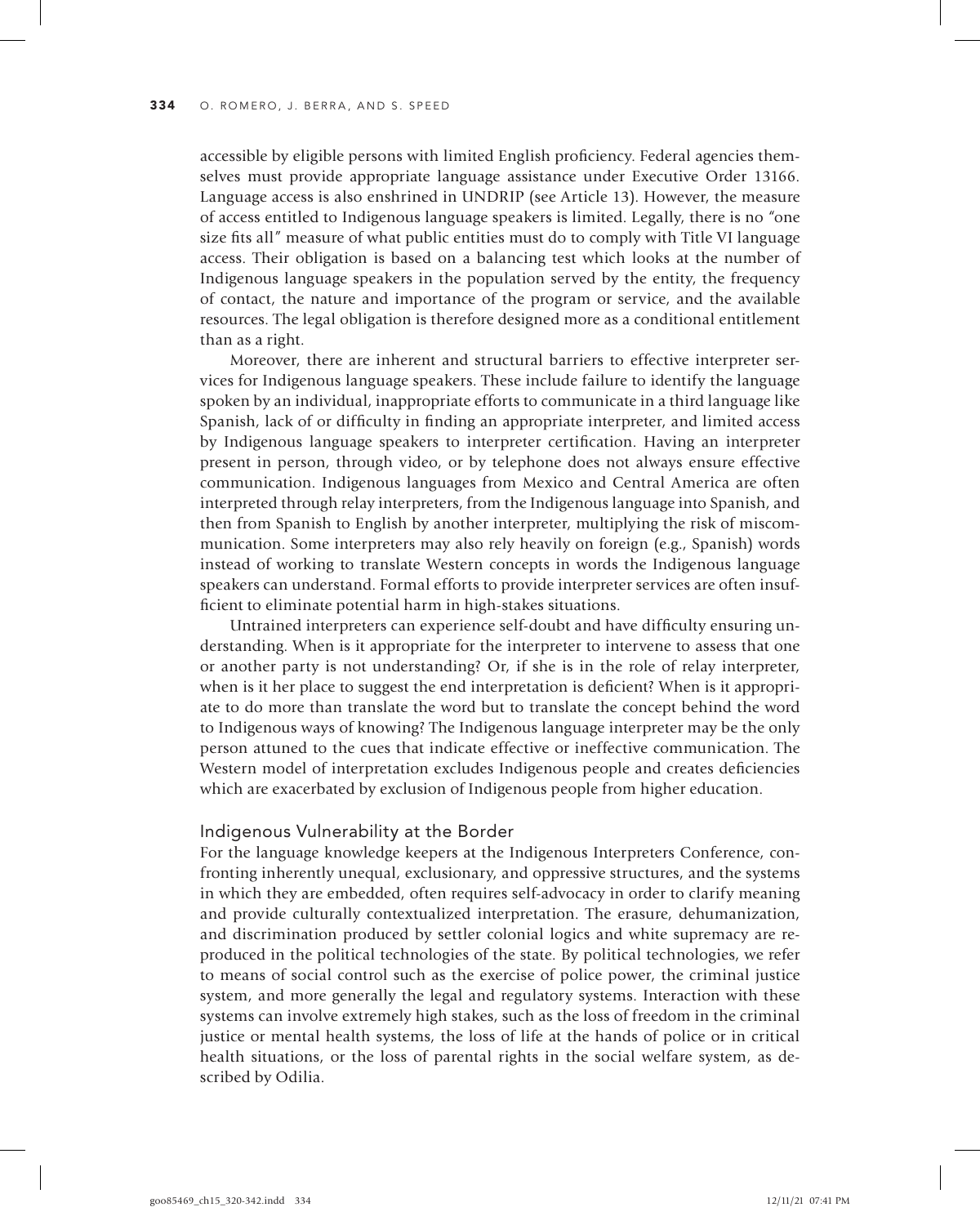#### Indigenous Migrants at the Settler-Imposed Border

The settler-imposed border is a site of extreme vulnerability for Indigenous migrants, where language access is a matter of life and death. Department of Homeland Security (DHS) data do not capture indigeneity, only country of origin, yet another form of erasure. While there are significant populations of Indigenous migrants coming from Mexico, Honduras, and El Salvador, we look here at data on migrants from Guatemala on the assumption that the largest number of Indigenous migrants in recent years comes from there.

In fiscal year 2019, Guatemalans represented nearly one-third (31 percent) of Border Patrol apprehensions on the Southwest Border, or 264,168 out of a total of 851,508.<sup>11</sup> Indigenous Mayans represent between 40 percent (official government figure) to 60 percent (as claimed by Mayan organizations) of the population in Guatemala, living largely in the rural highlands. Eighty-three percent of Indigenous people in rural areas live in poverty. These Mayan populations were subjected to state-sponsored genocide in the 1980s and are currently displaced by ongoing discrimination, violence, and dispossession in the wake of extractivist industries in their territory.<sup>12</sup> Given these factors, they likely represent a majority of migrants from Guatemala. Guatemalan migrants disproportionately come as family units, another sign of likely indigeneity. Separate surveys of migrant shelters on the Arizona border found that 43 percent and 30 percent of migrants interviewed were Indigenous language speakers from Guatemala.<sup>13</sup> However, many Indigenous language speakers are reluctant to self-identify as Indigenous at the border and while in custody given their experience of racism and discrimination. Similarly, they are reluctant to request interpreters if agents speak to them in Spanish, believing that is what the authorities presume or want them to speak. When requests for interpreters in Mayan Indigenous languages are made to DHS, the response time can be weeks, further discouraging individuals from requesting an interpreter and aggravating the harm when effective communication is needed in high-stakes situations.

#### Settler State Performance and Indigenous Deaths

Insufficient interpretation and language access lead to increased vulnerability for Indigenous women and children in particular. Coauthor Speed has documented through narrative testimonies how Indigenous women are more vulnerable to sexual assault in immigration detention centers (Speed 2019). A women's detention facility and a family detention facility in Texas were both the subjects of lawsuits alleging multiple cases of ongoing sexual abuse of women (2019, 74–76). For Indigenous women, their indigeneity and lack of language access render them invisible, and therefore they become easy targets for abusers. Because of the lack of language access, they are further limited in their ability to report such abuse.

More recently, the vulnerability of Indigenous children in state custody has come to light. The health and the emotional and physical needs of these children go unattended due to failures in identification and language access. This no doubt played a role in the deaths of five Indigenous children while in custody in a span of six months from 2018 to 2019.

In December 2018, seven-year-old Jakelin Caal and eight-year-old Felipe Gómez Alonzo died while in US Border Patrol custody. Both were traveling with their fathers. Jakelin and her father were native K'ekchi' speakers, and Felipe and his father were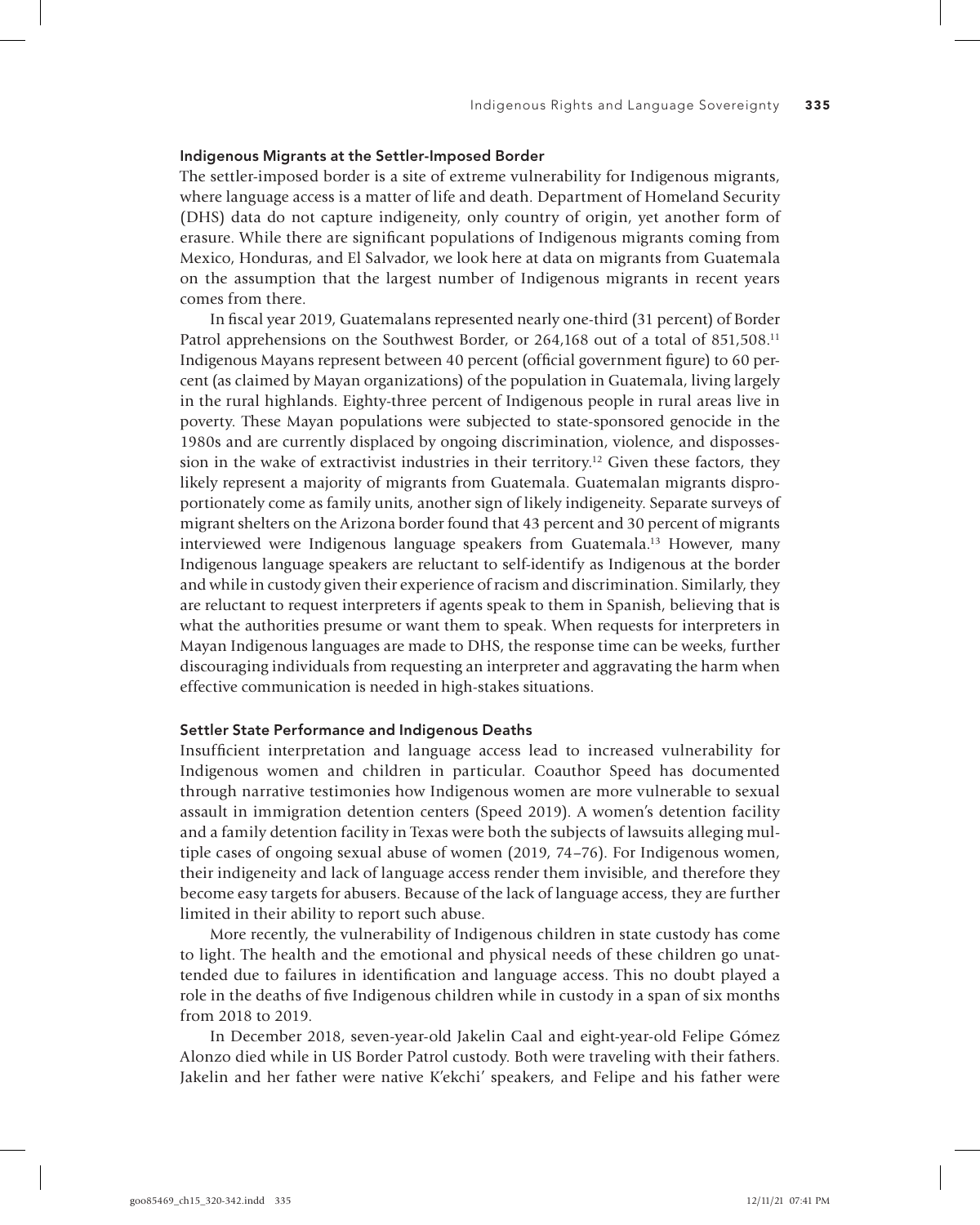native Chuj speakers from Guatemala. Jakelin's father reported that he informed Border Patrol agents that she was vomiting and sick when they were first apprehended, and they were not given anything to eat or drink in the holding facility. The Border Patrol agent alleged that the father did not indicate she was sick until they boarded a bus the next morning to be transported, and the agent claimed the father had signed a form during processing that his daughter was in good health. The form was in English. Jakelin was vomiting on the bus and had to be revived twice. After the ninety-minute ride from the border to Lordsburg, New Mexico, she received medical attention, but later died. The cause was determined to be streptococcal sepsis, "found in her lungs, adrenal gland, liver and spleen," which spread rapidly and "led to multiple organ dysfunction and death."14

Felipe similarly died of the flu complicated by a bacterial staph infection that led to sepsis.15 He and his father had been in Border Patrol custody for six days. On the sixth day, December 24, 2018, he was under medical observation for ninety minutes when his fever spiked to 103 degrees. Medical staff diagnosed a common cold and fever, gave him amoxycillin and ibuprofen, and sent him back into custody. When he later vomited, Border Patrol alleged that his father refused medical attention. In fact, later affidavits showed the father called Border Patrol agents to the cell, where he told them his son was in pain and thought he was going to die. Three hours later, as his condition worsened, he was sent back to the hospital where he died.16

At least three other Mayan Indigenous children died in custody in 2019.17 Juan de León Gutierrez, sixteen years old, died April 30 under the care of the Office of Refugee Resettlement (ORR, a division of the Department of Health and Human Services) after officials at the detention facility noticed he was sick. He was Maya Ch'orti' and died of a brain infection caused by an untreated sinus infection.18 Wilmer Josué Ramírez Vásquez, two and half years old and also Maya Ch'orti', died on May 14 after being detained with his mother by Border Patrol in April. He was sent to a hospital where he was diagnosed with pneumonia and died after one month.19 Carlos Gregorio Hernandez Vasquez, Maya Achi and sixteen years old, died after spending a week in Border Patrol custody. While in custody, he was diagnosed with Influenza B, but he was sent back into custody and given flu medication. He died while under observation on May 20.20

Multiple factors contributed to the deaths of these children, many of them related to other human rights violations such as holding children in inhumane conditions and providing inadequate health screening and healthcare. But it is striking that all were Indigenous. There is little doubt that their indigeneity, through discrimination, denial, or lack of language access, intersected with the factors leading to their deaths. As the Indigenous language knowledge keeper noted in the quote beginning this section, "our Indigenous languages have been murdered and our knowledge destroyed." These deaths are the real-life consequences of that reality. They are an expression of settler state performance at the border.

#### Institutional Limits to Reform

On the issue of language access, and given the failures that led to these deaths, DHS has been making some institutional efforts to address the deficiencies with respect to Indigenous language speakers. These efforts are hampered by structural and bureaucratic limitations. For example, DHS only contracts with large, corporate interpreter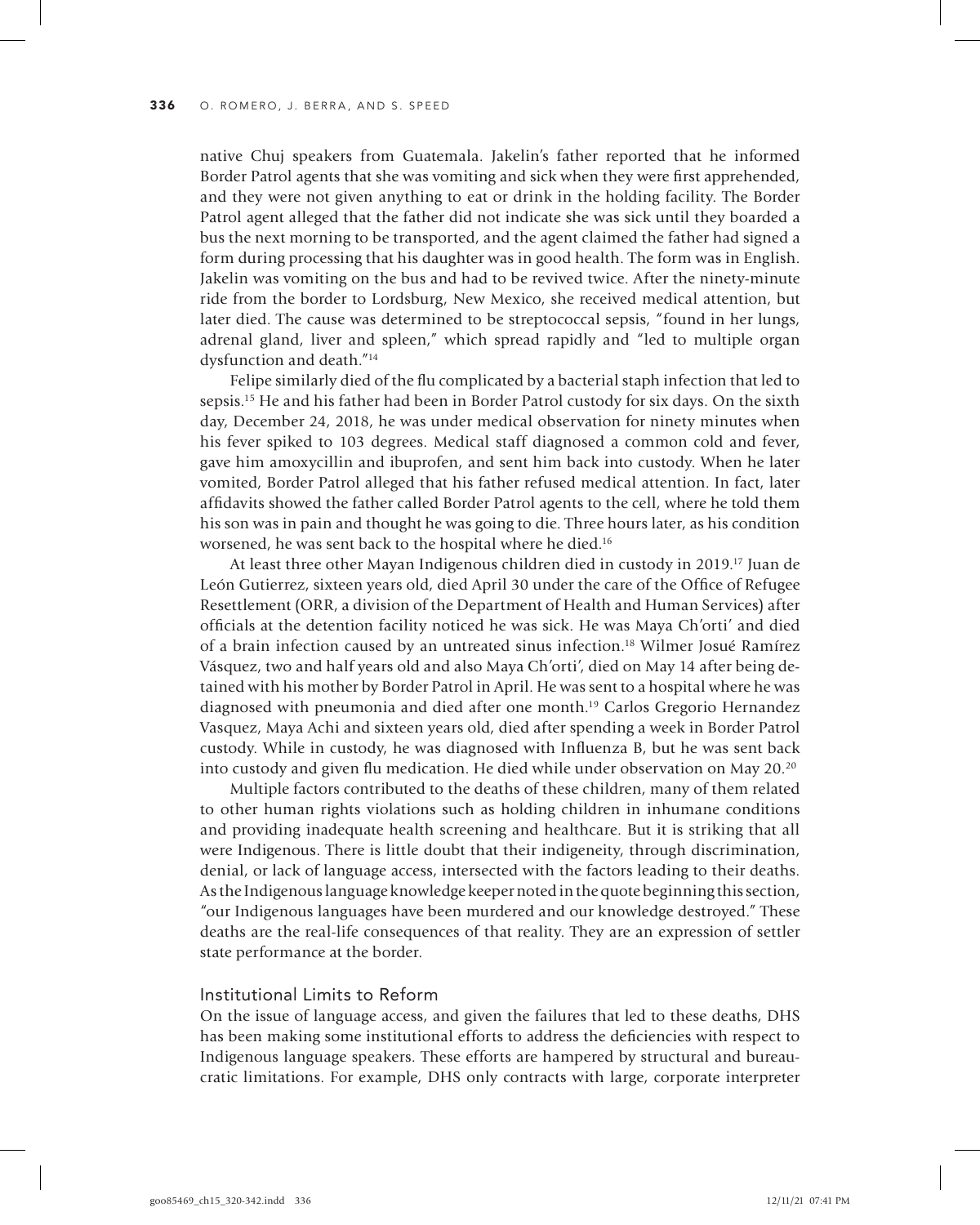services, rather than partnering with community-based interpreter organizations like CIELO. Conditions at the border, in detention centers and holding facilities, are already extreme in their remoteness, rendering encounters with Indigenous migrants primarily punitive and exclusionary. Border Patrol agents exhibit a racial bias toward Indigenous people, resulting in feelings of superiority and discriminatory behavior, erasure of Indigenous identity, and misclassification as Latinos as previously described by Odilia. Agents are not adequately trained to identify and assess Indigenous language needs. Interpreter services, when provided, often occur only further downstream in the process—for example, when individuals appear in court—and are frequently conducted by phone.

In August 2019 we participated as subject matter experts in an Indigenous Language Roundtable sponsored by the DHS Office of Civil Rights and Civil Liberties and the DHS Language Access Working Group. Among other things, we advocated for the DHS to fund community-based interpreter organizations and provide them with access to detention facilities and shelters to help identify Indigenous language speakers, inform them of their rights, and facilitate interpreter services. DHS has not acted on that recommendation, and as Odilia's recent experience at the San Diego shelter exhibits, the need is more urgent than ever.

## KEY POINTS

- The migrant crisis at the southern border has a largely unrecognized and unquantified Indigenous face.
- Indigenous languages have been "murdered" according to one Indigenous language knowledge keeper. The interpreter profession and the Western model of interpretation are inherently exclusionary and deficient with respect to Indigenous language interpretation and language work from the perspective of Indigenous language knowledge keepers.
- The right to language access is limited by law based on factors like number of speakers and available resources. Multiple structural and bureaucratic barriers

exist to effective interpretation in Indigenous languages.

• Indigenous women and children are particularly vulnerable to harms created by settler colonial performance.

#### Critical Thinking Questions

What is the impact of the failure to identify and recognize the indigeneity of migrants at the border? What could be done to remedy this? What differences exist between interpreting from the perspective of an Indigenous language knowledge keeper and interpreting from a Western perspective?

# IDENTITY AND LANGUAGE SOVEREIGNTY

Language is inextricably linked to cultural identity. The two frequently appear together in human rights instruments, along with values and belief systems. The intimacy between language and identity is also affirmed by modern psychology. Language embodies the worldview of a people, as exhibited by the Rosa Quintero case. If you have had the experience of being in a place or with a group where you did not understand the language being spoken, you probably felt the social exclusion and isolation that accompany it.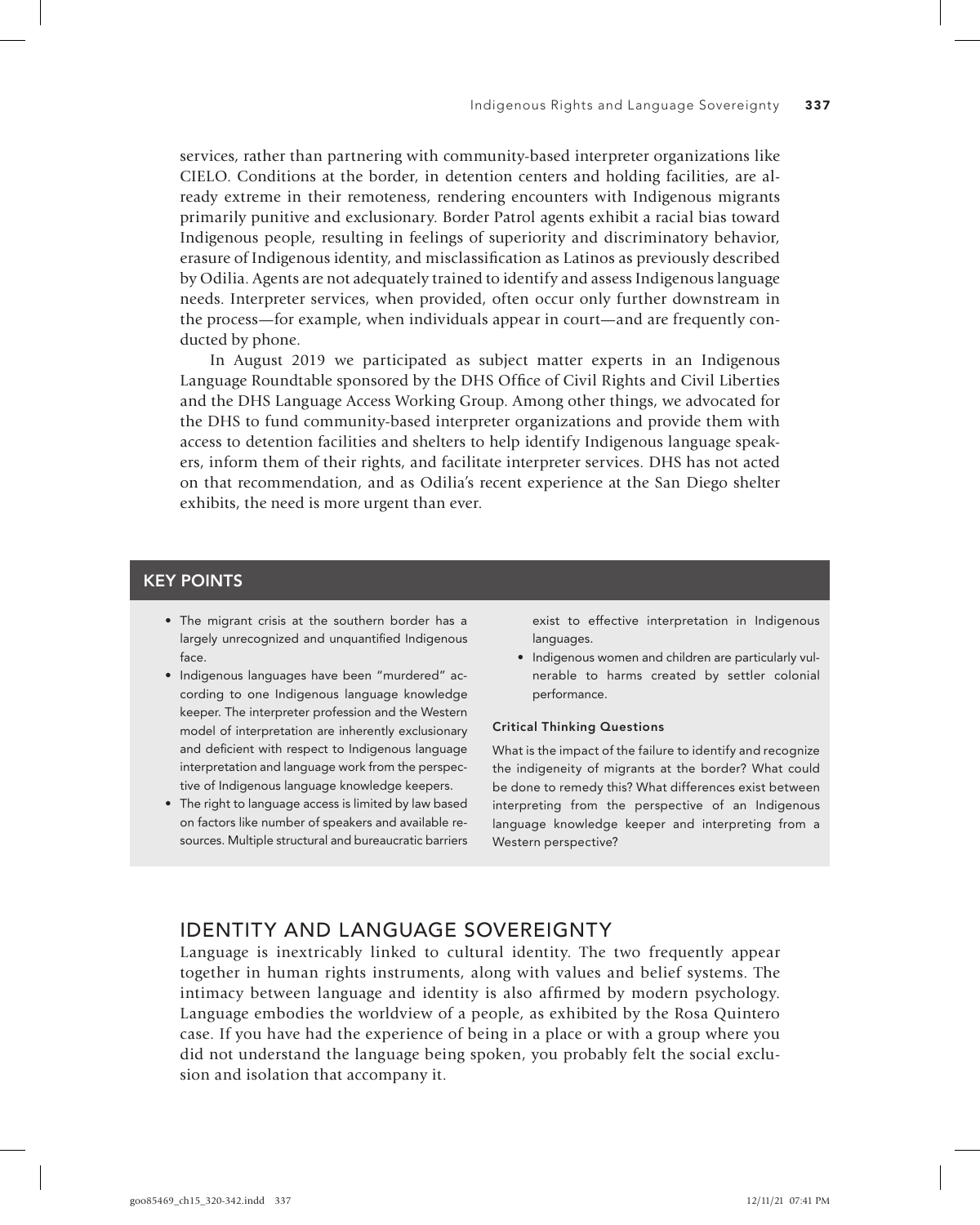#### Language Sovereignty

The intimacy between language and identity, personal and social, makes it an important element of human dignity. To deny one's language, to strip an individual of their language and ability or right to communicate, is in effect to strip them of their identity and human dignity. It is no surprise that efforts to deny or punish the use of one's language are linked to practices of cultural and physical genocide. Language revitalization is a key element of the reclamation of Indigenous sovereignty, self-determination, and survivance following centuries of settler logics of genocide and elimination. As seen in this chapter, for many communities of Indigenous migrants, it continues to be a matter of life and death.

In the struggle against settler colonial logics, language for Indigenous people is a site for the exercise and reclamation of sovereignty. For Indigenous people, language sovereignty involves the preservation and assertion of their language and Indigenous ways of knowing, the demand for recognition of their identity, and engagement with the broader society on terms of equal dignity. Their dignity as a people is continually threatened by the dynamics of invisibilization, and this is felt keenly in the denial of their indigeneity and language rights.

For Indigenous migrants, the denial of these rights is particularly acute and exposed at the border. The settler-imposed border is a physical, political, and psychological barrier for Indigenous people to their dignity as a people and as human beings. As we have noted, the border is a critical site for the performance of settler colonialism through the political technologies of the state. The denial of indigeneity and language rights continues, however, even in diverse communities such as Los Angeles; despite the vital role these migrants play in the economy as essential workers, they continue to experience erasure, discrimination, and lack of access to public services.

The work of CIELO teaches us that, when appropriated by the impacted community as a project of language sovereignty, the struggle for language rights and language access can transform the way in which interpreter services are provided and dismantle the structures that reproduce the barriers to access to effective communication and their related harms. Language sovereignty is an instrument of empowerment and political sovereignty. Conscious that they are asserting and preserving their identity through language, Indigenous people taking control of their language rights can reshape the human rights frame. In this sense, language sovereignty from an Indigenous perspective is a critique of the human rights frame where it protects the interests of the settler state in setting the terms of language access and interpretation itself.

#### Language, Rebellion, and Resistance

We use the term "language sovereignty" and the exercise of language sovereignty to describe the inspiring work of CIELO, but we are cautious in making that assertion. As social scientists or critical scholars of human rights, we are confident that the practice of CIELO embodies the notion of language sovereignty in a striking manner. However, Odilia reminds us that from her experience and perspective, they have not achieved language sovereignty. Rather, their experience is from a place of the denial of their language and identity. For her and her community, it is a struggle they understand will take many years to realize under the current circumstances, such that she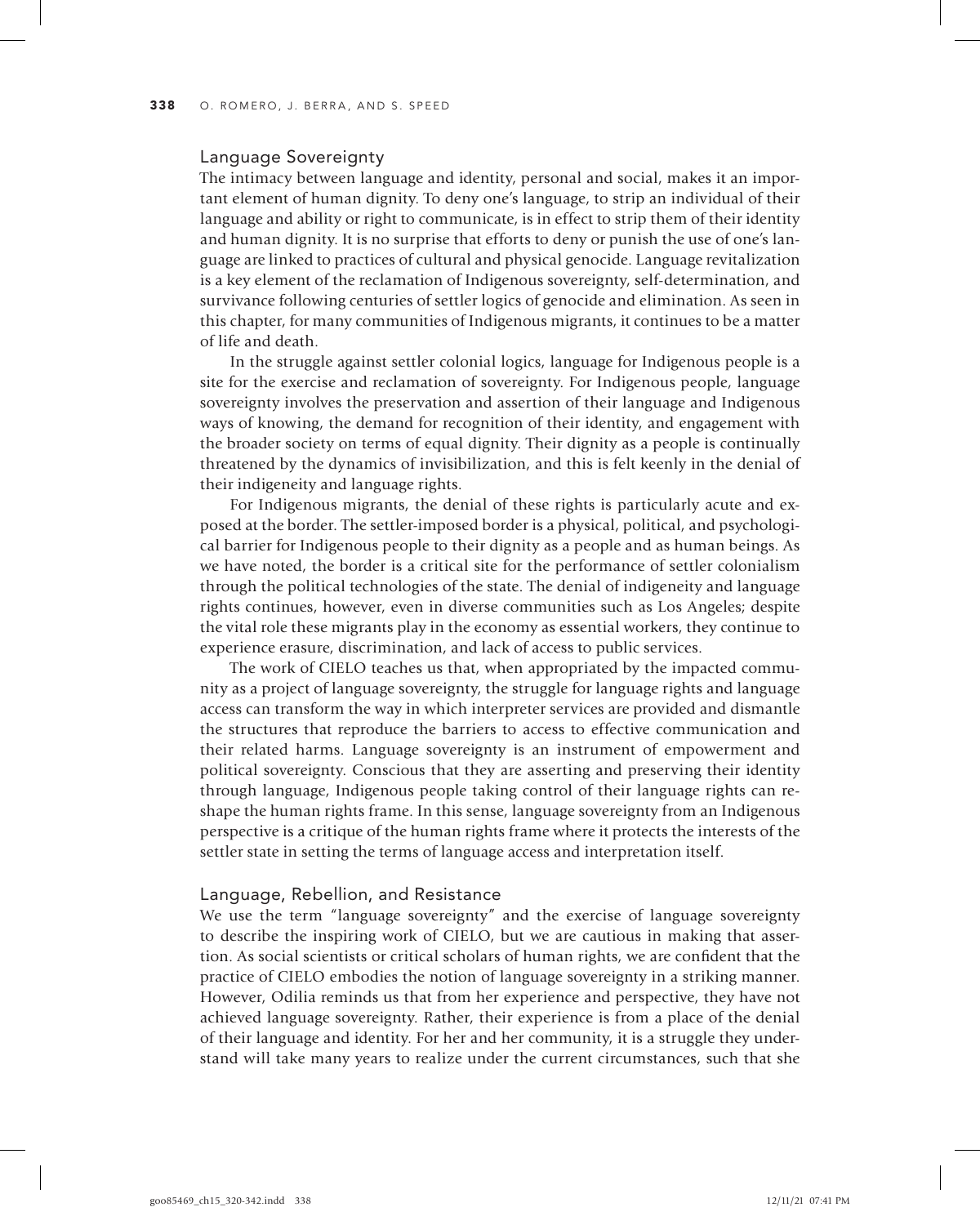cannot yet clearly see the day it would become a reality. She reminds us that to speak an Indigenous language in a court of law, and in this settler society's court in general, is an act of rebellion and resistance.

This brings us back to the dilemma planted earlier: can the struggle within a human rights framework be transformative? Only a practice that arises from the excluded communities and contests the way power and oppression are embedded in those very frameworks which it uses for struggle can lead to transformative change. Using a human rights frame is one tool of movements for social change. When they come up against its limitations—think of constraining legal frameworks like Title VI, or states' failures to effectively respect, protect, and promote those rights, as in the cases at the border—social movements must decide whether to use or abandon those tools or demand they creatively change in the understanding of the human rights frame itself. Some of the work may involve invoking the frame against the state, while other work may point to a different horizon that asserts rights from the perspective of those whose human dignity has been denied. When actors are conscious of the operation of those structures that have caused their exclusion, it is more likely that their practice will lead in a transformative direction. Such is the rebellion and resistance of which Odilia speaks.

CIELO uses a human rights and Indigenous rights frame to describe their work and engage other social actors. Both formally and informally, public entities and service providers are turning to CIELO precisely because CIELO has organized and mobilized their own communities of Indigenous language speakers to provide not only interpreter services but alsoo cultural training and consulting. Their work from an Indigenous perspective, from the Indigenous position of the denial of their rights, directly challenges the oppressive structures embedded in these systems. They are similarly making a mark on the interpreter profession from their particular Indigenous perspective and knowledge. While changes in the system may be slow and imperceptible due to the institutional barriers, the direction of CIELO's practice and logic is unmistakably transformational. At the same time, it is an act of resistance to the settler logics of denial and invisibilization and an affirmation of the humanity and human rights of their communities.

### KEY POINTS

- Language is a core element of human dignity, embodying one's personal and social identity, worldview, and effective means of communication.
- Control over one's language—recognition, revitalization, and effective communication—is an exercise of language sovereignty for Indigenous people and an act of resistance to settler-imposed logics of invisibilization and elimination.
- The struggle for language rights, appropriated by CIELO as a project of language sovereignty, is an instrument of empowerment and transformation.
- Use of the human rights frame can be transformative when it contests structures of power and oppression, even where they are embedded in the frame itself. Actors from excluded communities like those of CIELO, impacted by those structures and denied their human rights, reveal in their own human rights practice a capacity for structural transformation and a unique and distinct human rights horizon.

#### Critical Thinking Question

How does the practice of CIELO question the human rights frame even as it uses it?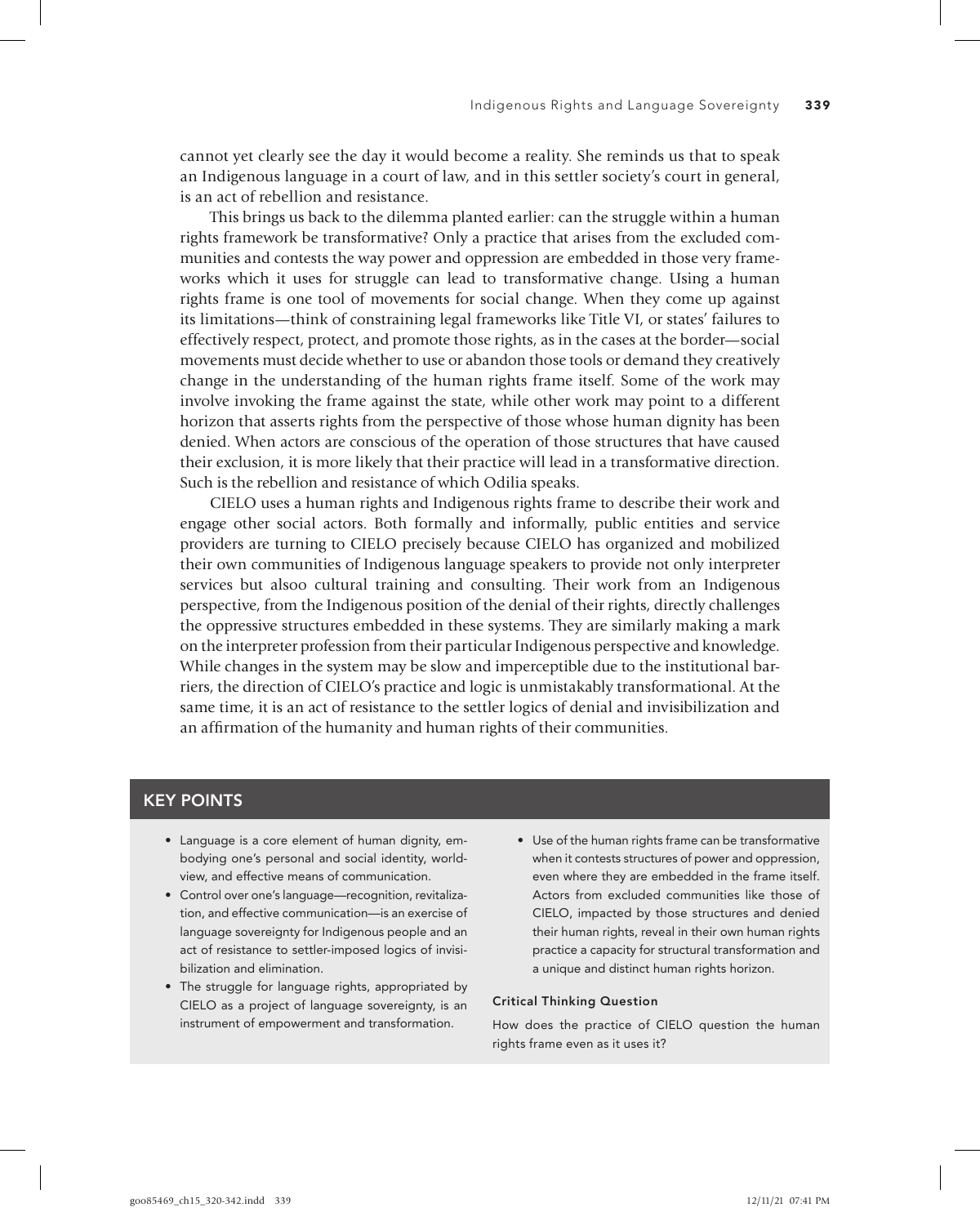# **CONCLUSION**

In this chapter we have tried to unpack the context, meaning, and experience of the work of CIELO around language rights and language sovereignty. The evolving framework on the rights of Indigenous peoples represents a unique instance of the application of general human rights principles to the history and situation of Indigenous peoples. This required an understanding of settler colonialism as a structure with ongoing logics of erasure, racialization, and elimination of Indigenous people. We also recognized the problem of colonialism embedded in the human rights frame and proposed a decolonial turn in human rights activism by aligning with communities in struggle to define their own human rights horizon.

The particular human rights activism of CIELO starts from a place of denial of the humanity and human rights of their Indigenous communities by failure of the larger society and its institutions to recognize their indigeneity and language. With language and identity as our entry points, we analyzed some of the specific vulnerabilities and harms endured by Indigenous migrants to the United States as a result of ongoing settler logics. We followed CIELO's work on these issues as they seek to decolonize the work of interpretation, visibilize their communities, and assert language sovereignty.

We believe CIELO's work has not only strategic value in addressing the needs and harms suffered by the Indigenous migrant community but also the potential for transformation because it is rooted in an Indigenous perspective. Language sovereignty is inherent to the dignity of Indigenous peoples and belongs squarely within the human rights frame, but it remains a goal on the human rights horizon, seen and discerned from the struggle of communities like that of Odilia and the many Indigenous people that CIELO serves.

# QUESTIONS

Individual Review Questions

- 1. How does the misidentification or misrecognition of Indigenous migrants contribute to the human rights harms they suffer?
- 2. What makes UNDRIP unique among human rights instruments?
- 3. How do Indigenous sovereignty and survivance mesh with the Western-centric human rights framework? What are some specific tensions?
- 4. What is a human rights horizon, and how is it related to social transformation? Why is grounding in social struggle important to this concept?
- 5. What are some of the limitations or defects of the present system of interpretation at the US-Mexico border?
- 6. Why, from a human rights perspective, is the protection of Indigenous language sovereignty so important?

#### Group Discussion Questions

- 1. What is settler colonialism and what are some contemporary examples of its logic at work in our world today?
- 2. What is a human rights horizon?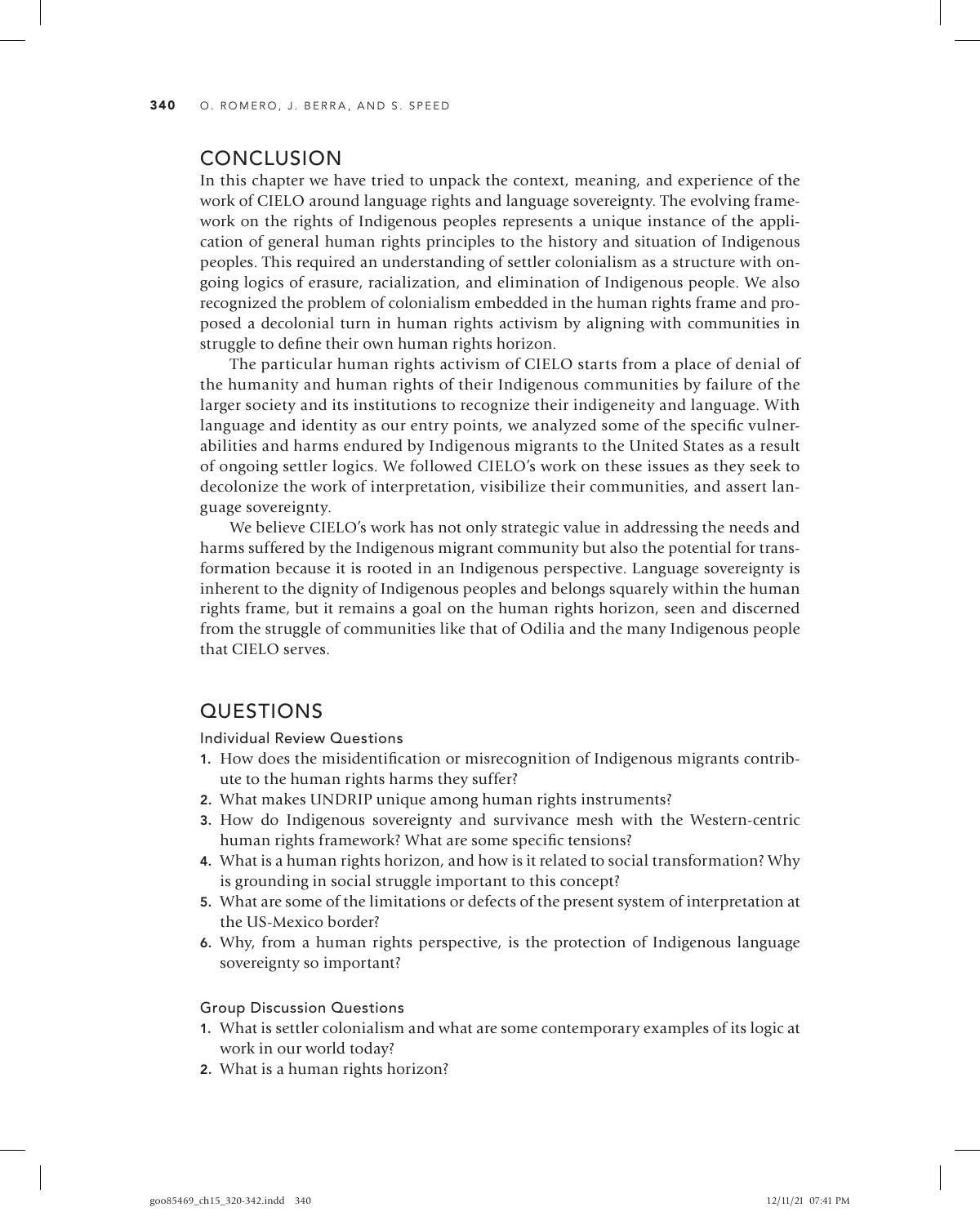- 3. The chapter discusses Indigenous migrants' vulnerability at the US-Mexico border. Can you make analogies between this case and similar cases of human rights vulnerability at this or other borders?
- 4. What are some advantages and liabilities of the existing human rights framework for enabling struggles for Indigenous people's rights?
- 5. What other social movements using the human rights frame do you think have the potential for transformative change? How and why?

# FURTHER READING

Echo-Hawk, W. R. 2016. *In the Light of Justice: The Rise of Human Rights in Native America and the UN Declaration on the Rights of Indigenous Peoples*. Golden, Fulcrum.

A major Native American legal scholar engages UNDRIP and the human rights frame from a Native perspective.

Indigenous Alliance Without Borders/Alianza Indígena Sin Fronteras, International Mayan League. 2020. "Indigenous Peoples Rights to Exist, Self Determination, Language and Due Process in Migration." Submission to the United Nations Universal Periodic Review of United States of America, Third Cycle, 36th Session of the UPR, Human Rights Council. https://www.mayanleague. org/indigenous-peoples-rights-to-exist.

A submission by Indigenous rights organizations to the UN Human Rights Council on the rights of Indigenous migrants in the United States.

Jawetz, T., and S. Shuchart. 2019. Language access has life-or-death consequences for migrants. Center for American Progress. https://www. americanprogress.org/issues/immigration/ reports/2019/02/20/466144/languageaccess-life-death-consequences-migrants.

A human rights report advocating for Indigenous migrants.

Loperena, C. A. 2017. "Settler Violence?: Race and Emergent Frontiers of Progress in Honduras." *American Quarterly* 69, no. 4: 801–7.

Discusses modern-day dispossession and displacement of Indigenous people in Honduras.

McCarty, T. L. 2018. "Indigenous Language Rights—Miner's Canary or Mariner's Tern?" In *The Oxford Handbook of Endangered Languages*, pp. 82–106, edited by Rehg, Kenneth L., and Lyle Campbell. New York: Oxford University Press.

An analysis of language rights rooted in the principle and practice of self-determination.

Paz, M. 2014. "The Tower of Babel: Human Rights and the Paradox of Language." *European Journal of International Law* 25, no. 2: 473–96.

Discusses the emergence of language rights as human rights, and the tension between two human rights values in their protection: pluralism and equality.

Speed, Shannon. 2019. *Incarcerated Stories: Indigenous Women Migrants and Violence in the Settler-Capitalist State*. Chapel Hill, University of North Carolina Press Books.

Structural analysis of Indigenous migration through the stories of Indigenous women.

United Nations Declaration on the Rights of Indigenous Peoples. Available at https:// www.un.org/esa/socdev/unpfii/documents/ DRIPS\_en.pdf

The most recent human rights instrument and international consensus on the rights of Indigenous Peoples.

- Wolfe, P. 1999. *Settler Colonialism and the Transformation of Anthropology: The Politics and Poetics of an Ethnographic Event*. London, Cassel.
- \_\_\_\_\_\_\_. 2006. "Settler Colonialism and the Elimination of the Native." *Journal of Genocide Research* 8, no. 4: 387–409.

Seminal works on settler colonialism.